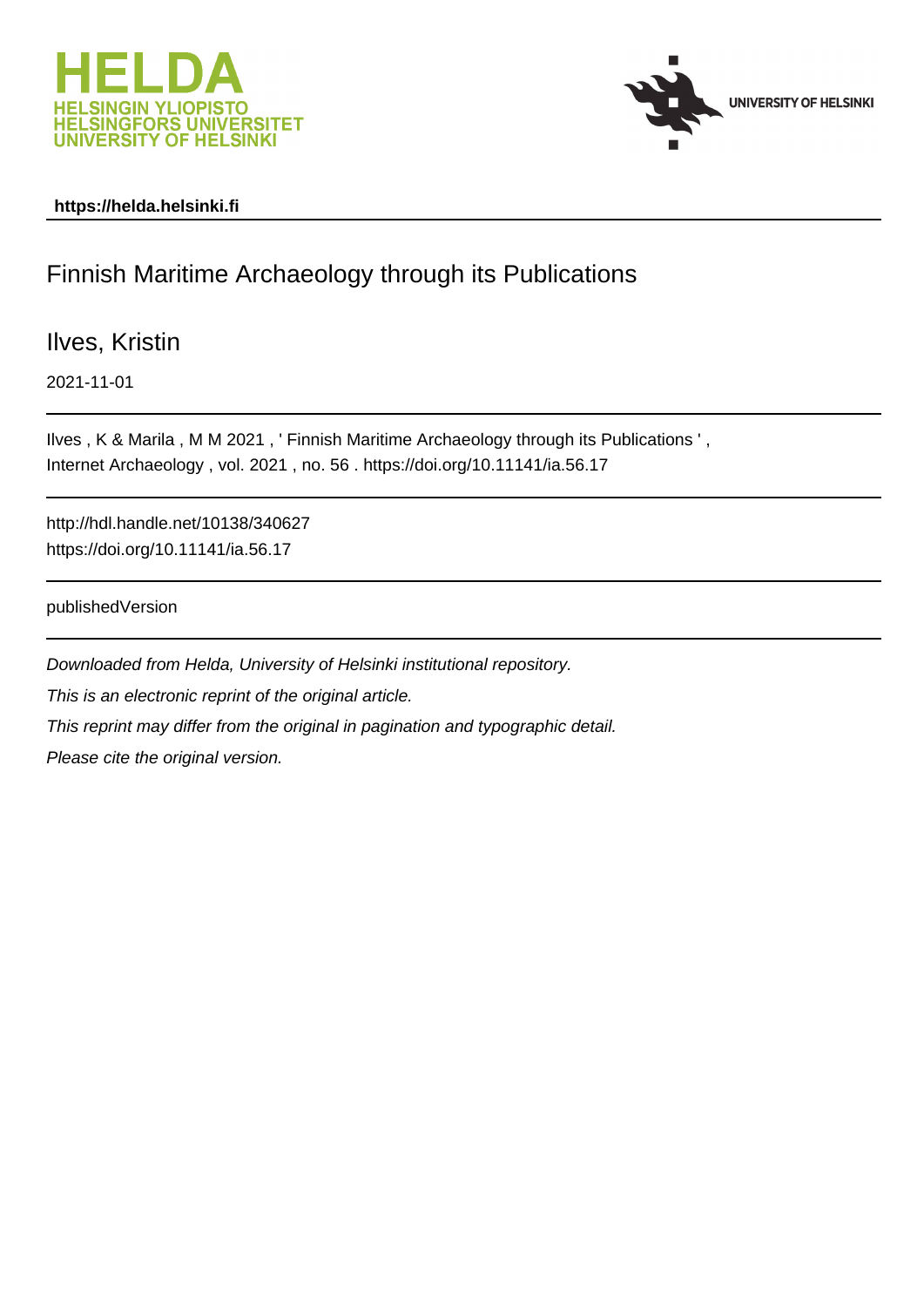

*This PDF is a simplified version of the original article published in Internet Archaeology. Enlarged images which support this publication can be found in the original version online. All links also go to the online version.*

*Please cite this as: Ilves, K. and Marila, M. 2021 Finnish Maritime Archaeology through its Publications, Internet Archaeology 56. https://doi.org/10.11141/ia.56.17*

## **Finnish Maritime Archaeology through its Publications**

*Kristin Ilves and Marko Marila*



The wreck of Osmo. Archival photo: CC BY 4.0 Finnish Maritime Museum

This article analyses Finnish maritime archaeology through a compiled bibliography of 621 scientific and popular works published between 1942–2020. General trends and turning points in the history of the discipline are identified and discussed vis-a-vis temporal and topical foci discerned in the publications. Special attention is drawn to the concentration in Finnish research on shipwrecks from the historical period, and the low international visibility of scientific production is problematised. While largescale projects have been carried out in Finnish maritime archaeology, knowledge production within the authorised heritage discourse in particular has aimed to fulfil the needs of local and national rather than international audiences. Our compiled bibliography, which is hereby made available to the wider research community, has potential to become a valuable tool for identifying and developing future research areas.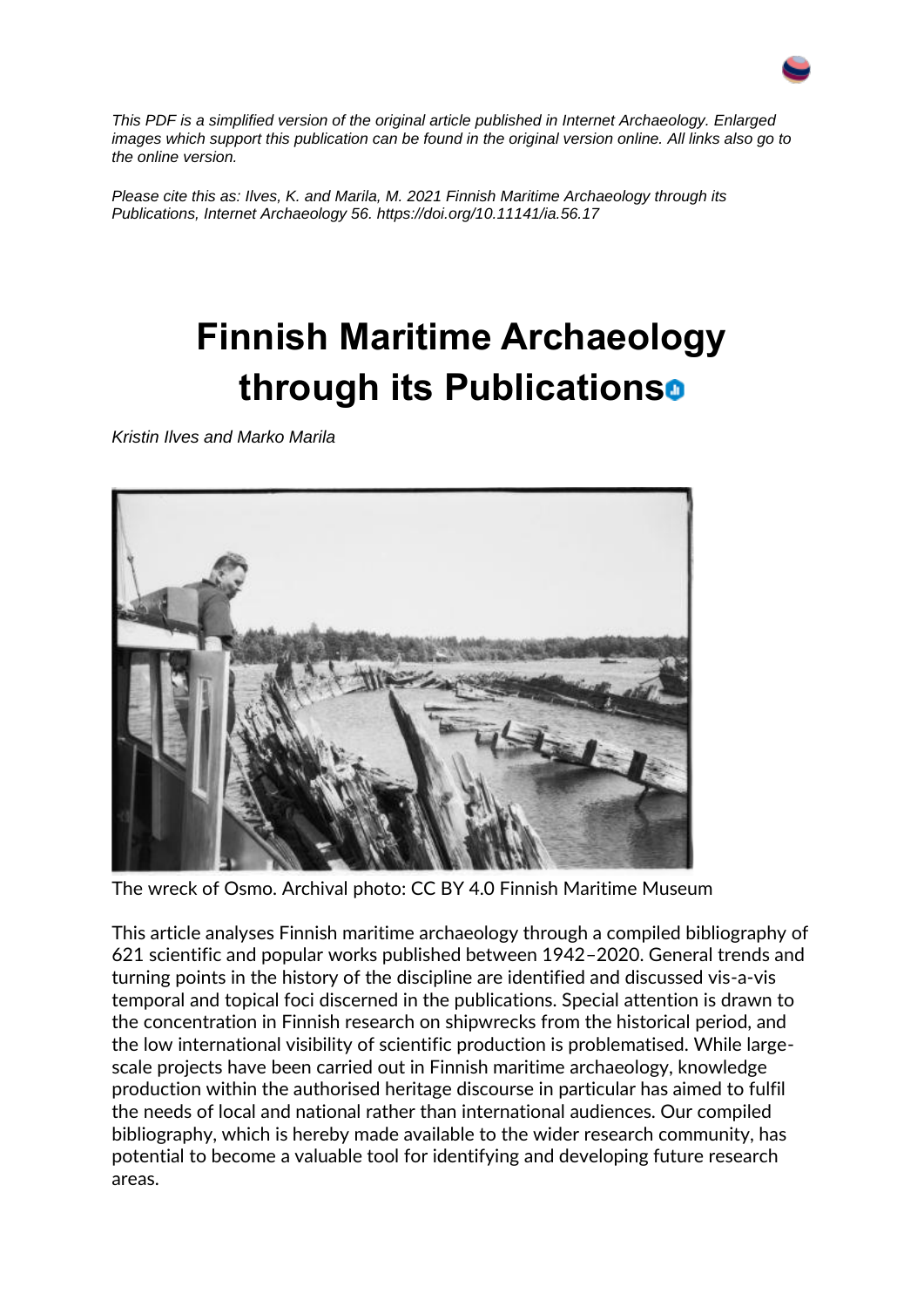## 1. Introduction

In Finland, 1963 was a landmark year for maritime archaeology. With the implementation of the Antiquities Act, all ships that had sunk more than 100 years ago were brought under legal protection for the first time in the history of Finnish heritage management. The implementation of the act marked the beginning of a gradual increase in the number of maritime archaeological research projects – a phenomenon characteristic of the whole Baltic Sea area since the early 1960s (Cederlund [1983;](https://intarch.ac.uk/journal/issue56/17/index.html#biblio) [1995;](https://intarch.ac.uk/journal/issue56/17/index.html#biblio) Mäss [1991;](https://intarch.ac.uk/journal/issue56/17/index.html#biblio) Schlichtherle and Kramer [1996;](https://intarch.ac.uk/journal/issue56/17/index.html#biblio) Barstad [2002;](https://intarch.ac.uk/journal/issue56/17/index.html#biblio) Ilves [2008;](https://intarch.ac.uk/journal/issue56/17/index.html#biblio) Pydyn [2008;](https://intarch.ac.uk/journal/issue56/17/index.html#biblio) Weski [2008](https://intarch.ac.uk/journal/issue56/17/index.html#biblio); Pranckėnaitė [2010;](https://intarch.ac.uk/journal/issue56/17/index.html#biblio) Bass [2011\)](https://intarch.ac.uk/journal/issue56/17/index.html#biblio).

With over half a century of established, executed, and legally defined practice in Finland (see Marila and Ilves [2021\)](https://intarch.ac.uk/journal/issue56/17/index.html#biblio), we set out to analyse Finnish maritime archaeology through its publications in order to gain a critical insight into the trends in maritime archaeological research in the country. This is the first systematic study of research trends within Finnish maritime archaeology. The analysis is based on a bibliography of more than 600 works focusing on the country's maritime archaeology in the widest sense. The bibliography compiled (Table 1) is the first of its kind, too, as no such listing has existed until now.

Between the early 1960s and the mid-1990s, general bibliographies of Finnish maritime literature were published (Finnish Maritime Literature 1963–[1996\)](https://intarch.ac.uk/journal/issue56/17/index.html#biblio). However, although the six volumes in the series included both original and translated literature published in Finland and on a wide range of maritime topics, only the first four volumes listed maritime archaeological literature and, owing to narrow thematic and disciplinary definitions, to a limited extent. Similarly, general bibliographies have been compiled for all archaeological literature published in Finland. The first Finnish archaeological bibliography was published by A.M. Tallgren [\(1916\)](https://intarch.ac.uk/journal/issue56/17/index.html#biblio) and lists 1700 works produced prior to 1914. Understandably, there is no maritime archaeological literature to be found in this bibliography. To our knowledge, the most recent archaeological bibliography was compiled by Ella Kivikoski [\(1983\)](https://intarch.ac.uk/journal/issue56/17/index.html#biblio) and lists about 1000 works published between 1971–1980, including some maritime archaeological literature.

As the first extensive maritime archaeological bibliography, ours cannot be seen as perfect and complete either. While compiling the bibliography, we were in many cases basing our assessment on the titles of the publications. In such cases, we cannot be entirely certain about the contents of the work and, obviously, publications with titles not referring to anything maritime archaeological may have escaped our study. Furthermore, due to the COVID-19 outbreak, several potentially relevant publications remained inaccessible and unavailable during this study. Therefore, the compiled bibliography is not exhaustive for the years covered, and should be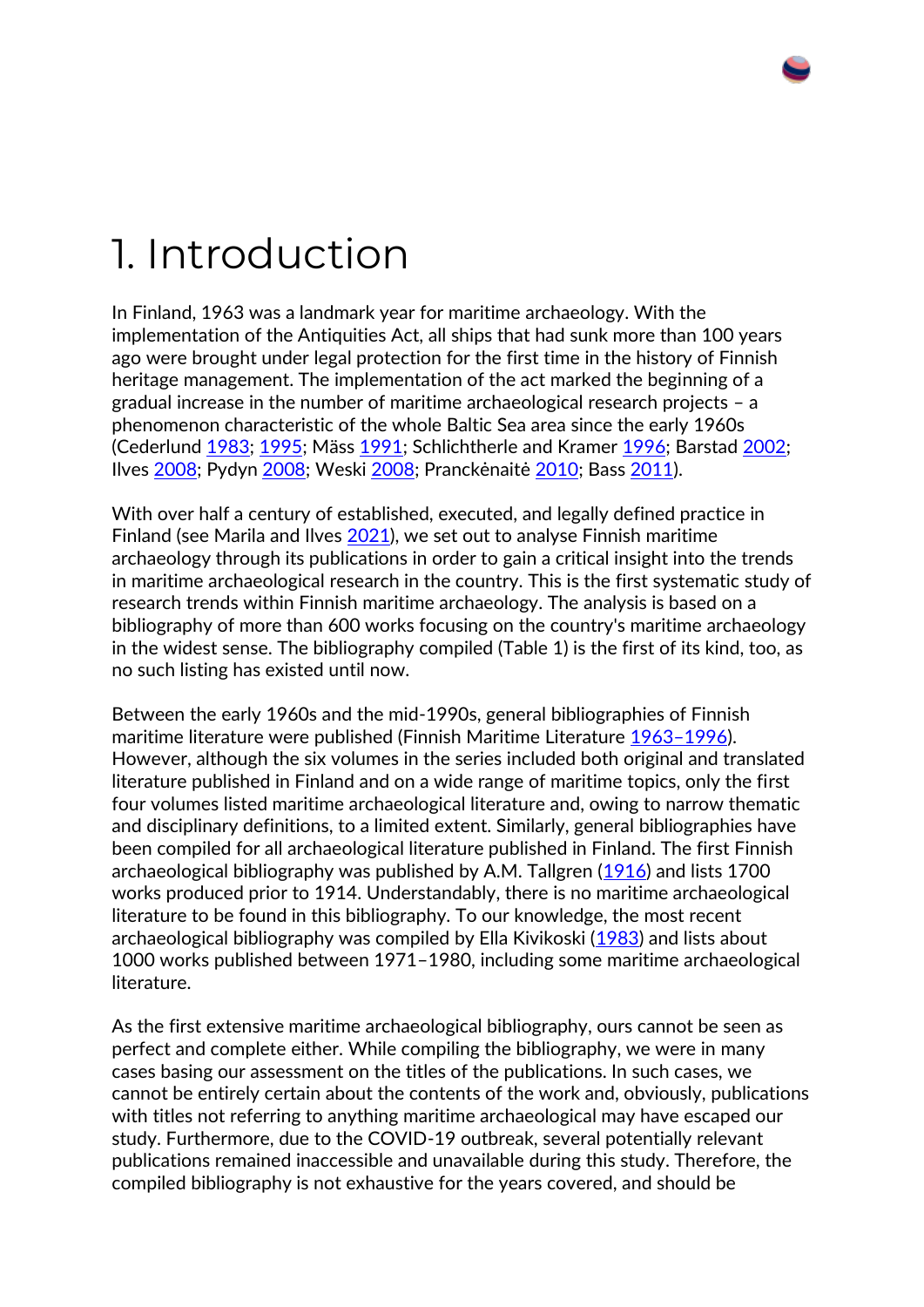considered more as a starting point for subsequent work. Nevertheless, thanks to the large amount of data obtained, the list is certainly enough to catch the general trends, providing a reasonable representation of the discipline in Finland.

This is to say that every bibliography produced has its own conceptual approach. We aimed for diversity, but also comprehensive coverage. This approach enables us to explore the development of Finnish maritime archaeology in terms of its focus and content, both in academic and public arenas, nationally as well as internationally. One of the main aims of our study is to evaluate the scientific activities and pinpoint the strengths and weaknesses of the knowledge production processes in the field of maritime archaeology in Finland. Our bibliography serves as a tool for determining the status of research, as well as possible gaps in knowledge, and it has potential to become important for the development of new research fields. Below, we first describe the methodology of compilation. Discerned patterns are then explored, and a summary of statistics presented. Our findings are thereafter analysed through a discussion on the general development of the field, on research concentrations and available research material, and on the development of higher education in maritime archaeology in Finland.

## 2. Methodology of Compilation

Hundreds of thousands of articles are published annually around the world, as the publication of research, regardless of the field or discipline, is an expectation if not direct requirement in the sciences and the humanities. Today, the prospect of compiling a worldwide bibliography of even small disciplines such as maritime archaeology would be impossible. In addition to the sheer amount of published literature, another challenge concerns the definition of maritime archaeology. Although the field can hardly be seen as new (Catsambis et al. [2011\)](https://intarch.ac.uk/journal/issue56/17/index.html#biblio), it is still defining itself (Bass [2011,](https://intarch.ac.uk/journal/issue56/17/index.html#biblio) 4). We define maritime archaeology in the widest sense as archaeology that aims to understand humankind and its history with the help of material and non-material remains connected to water. Thereby our definition suggests that maritime archaeology is more than submerged sites and nautical source material, which we nevertheless acknowledge as the main pillars of the discipline. Our encompassing definition of maritime archaeology is also reflected by the bibliography, and entailed various demarcation challenges in the compilation. For instance, drawing a line between maritime archaeological and maritime historical work can be arbitrary. We have excluded publications that are clearly maritime ethnological, as well as works that deal with recent maritime history. At the same time, we included maritime historical publications that draw from maritime archaeological source material. Similarly, it is difficult to say whether a publication about coastal Stone Age people's relationships with land and sea is maritime archaeological or not. Anything that deals with the outcomes of shore displacement processes could quickly turn into maritime archaeology. Thus, we have included research on maritime cultures, archipelagos, and coastal areas if they appeared to contextualise themselves as part of maritime archaeological research traditions and, for instance, reference the concept of maritime cultural landscape (Westerdahl [1992\)](https://intarch.ac.uk/journal/issue56/17/index.html#biblio). This also means that we see the process of maritime archaeological knowledge production as a historically and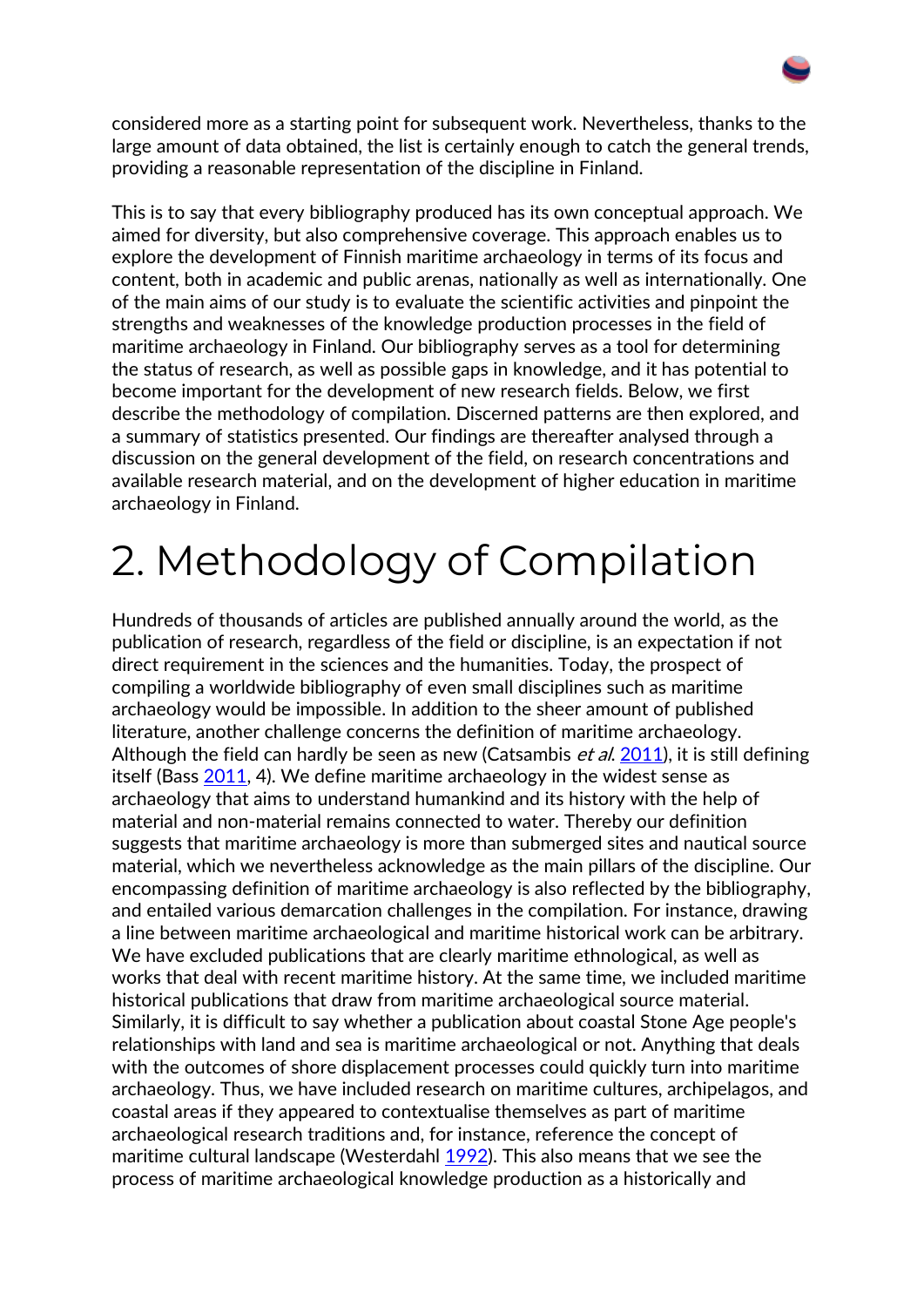geographically specific and definable communal practice, and that the evaluation of the process hinges on an understanding of when, where, by whom, and for what purposes that knowledge was produced (e.g. Roberts et al. [2020\)](https://intarch.ac.uk/journal/issue56/17/index.html#biblio).

In compiling the bibliography, we first issued a call for lists of publications to the Finnish maritime archaeological community by personally contacting researchers and professionals in archaeology and heritage management. We also reached out to amateur archaeologists and hobby divers through the Finnish Maritime Archaeological Society. Parallel to this, and in addition to internet searches on Google Scholar, searches for references were done on available national reference databases, such as the University of Helsinki library database *Helka*, and the National Library of Finland metadata resources *Melinda* and *Juuli*. In those databases, as well as on the internet, we searched for a host of relevant terms in Finnish, Swedish and English, starting with the different forms and combinations of the terms 'Finnish', 'archaeology', 'maritime archaeology', 'wreck' and 'underwater'. We also searched the databases using the names of relevant maritime archaeological publication series as well as the names of Finnish maritime archaeologists and known sites. In addition to internet, publication, and reference database searches, general archaeological periodicals and series, such as those published by the Finnish Archaeological Society, were browsed for maritime archaeological articles either by accessing digitised collections or physically in libraries, such as those at the University of Helsinki and the Finnish Heritage Agency (hereafter FHA). We also searched international publications such as conference proceedings, monographs, and journals for research by Finnish and non-Finnish maritime archaeologists dealing with Finnish material. Furthermore, to a certain extent, lists of references in published maritime archaeological research were manually checked to identify further works.

We included in the bibliography scientific publications, such as monographs, journal articles, book chapters, report series and theses with a clearly communicated maritime archaeological focus and research material located in Finland. In contrast to many other overarching studies in Finland, we also included research on the Åland Islands, an autonomous, monolingually Swedish-speaking part of Finland where Finnish, Swedish, and Sami are official languages. Publications by Finnish maritime archaeologists dealing with materials outside Finland were not included in the bibliography, while publications on Finnish sites and materials published by non-Finnish researchers were included. In many cases, English or Swedish translations were available for works originally published in Finnish. If the same work was published in two or more languages, generally only the Finnish version was included, although there are exceptions to this rule if the same work was published in different venues. In some cases, where Finnish material makes up a part of the research material or area, we have also included research that covers large collections of materials or geographic areas outside Finland. In these cases, research by Finnish and non-Finnish researchers alike was included.

We also included popular scientific monographs and articles, but excluded biographies, interviews, book reviews, museum exhibition reviews, newspaper stories, conference abstracts and reports. Historiographical research on the history of maritime archaeology and the related field of underwater cultural heritage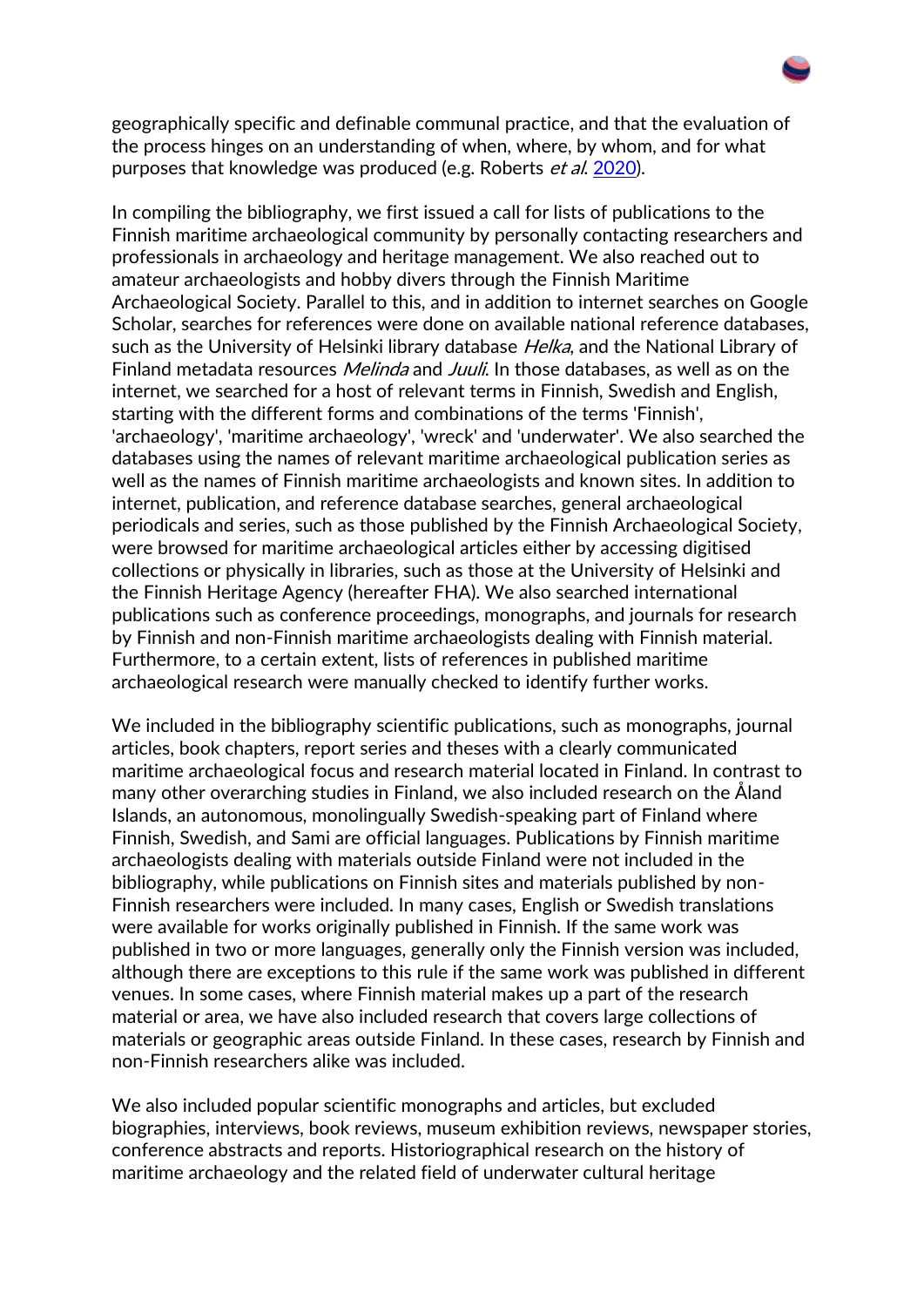management, including contributions by or reporting those of hobby divers, have been included to the greatest possible degree. One important excluded body of material relates to unpublished archaeological fieldwork reports, mainly from surveys done for the purposes of heritage management and protection. The majority of reports on fieldwork done in mainland Finland have recently been made available electronically at [https://www.kyppi.fi](https://www.kyppi.fi/) by the FHA, while recent reports on investigations done on Åland remain undigitised. We also excluded nonarchaeological and non-heritological publications dealing purely with legislative issues, even if related to wrecks, but included publications related to the legislation, management and protection of underwater cultural heritage in general. We excluded non-scientific and sporadic internet publications such as blog entries, as well as electronic audio and video recording publications. Similarly, although in recent years an important channel for public outreach, we did not include writings on social media.

Due to the relatively recent professionalisation and small scale of maritime archaeology in Finland, the definition of Finnish research material or research area is rather unproblematic. The geographical borders of Finland have stayed the same since the late 1940s, and even if most sunken ships found in Finnish waters were not originally Finnish, under the Antiquities Act, they belong to the state. In this respect, it is relevant to note that the autonomous Åland Islands have their own antiquities law and the Åland Parliament has the right to pass legislation on cultural heritage. However, also on Åland, all ships that sunk more than 100 years ago, as well as other underwater remains, are legally protected. Also worthy of reflection is the number of people active in the field of maritime archaeology in Finland, which has remained practically unchanged since the late 1960s when the professionalisation of the discipline begins (Marila and Ilves [2021,](https://intarch.ac.uk/journal/issue56/17/index.html#biblio) 334).

### 2.1. Categorisation of publications

The compiled bibliography of Finnish maritime archaeology includes 621 works in total, written in Finnish, Swedish, English, and German (Table 1). The first publication in our bibliography dates to 1942 and the last year and the end date of inclusion is 2020.

#### Complete bibliography of 621 scientific and popular works in Finnish maritime archaeology published between 1942–2020. [Download as [XLSX](https://intarch.ac.uk/journal/issue56/17/data/TABLE_01.xlsx) | [CSV\]](https://intarch.ac.uk/journal/issue56/17/data/TABLE_01.csv)

The references were categorised according to their publication character as international, national, local, and grey literature. Local publications were defined as publications mainly circulated in the local areas, and grey literature in terms of availability and the special effort that must be made to trace and acquire such material. For instance, we treated all bachelor's and master's theses as grey literature. Based on titles and content, the references were further classified into thematic categories as archaeological, historical, heritage management, popular scientific, and other. The latter category comprises a variety of topics, but mainly falls within the field of scientific methods and techniques applied to maritime archaeological materials and/or environments, and to a lesser extent, historiographical research.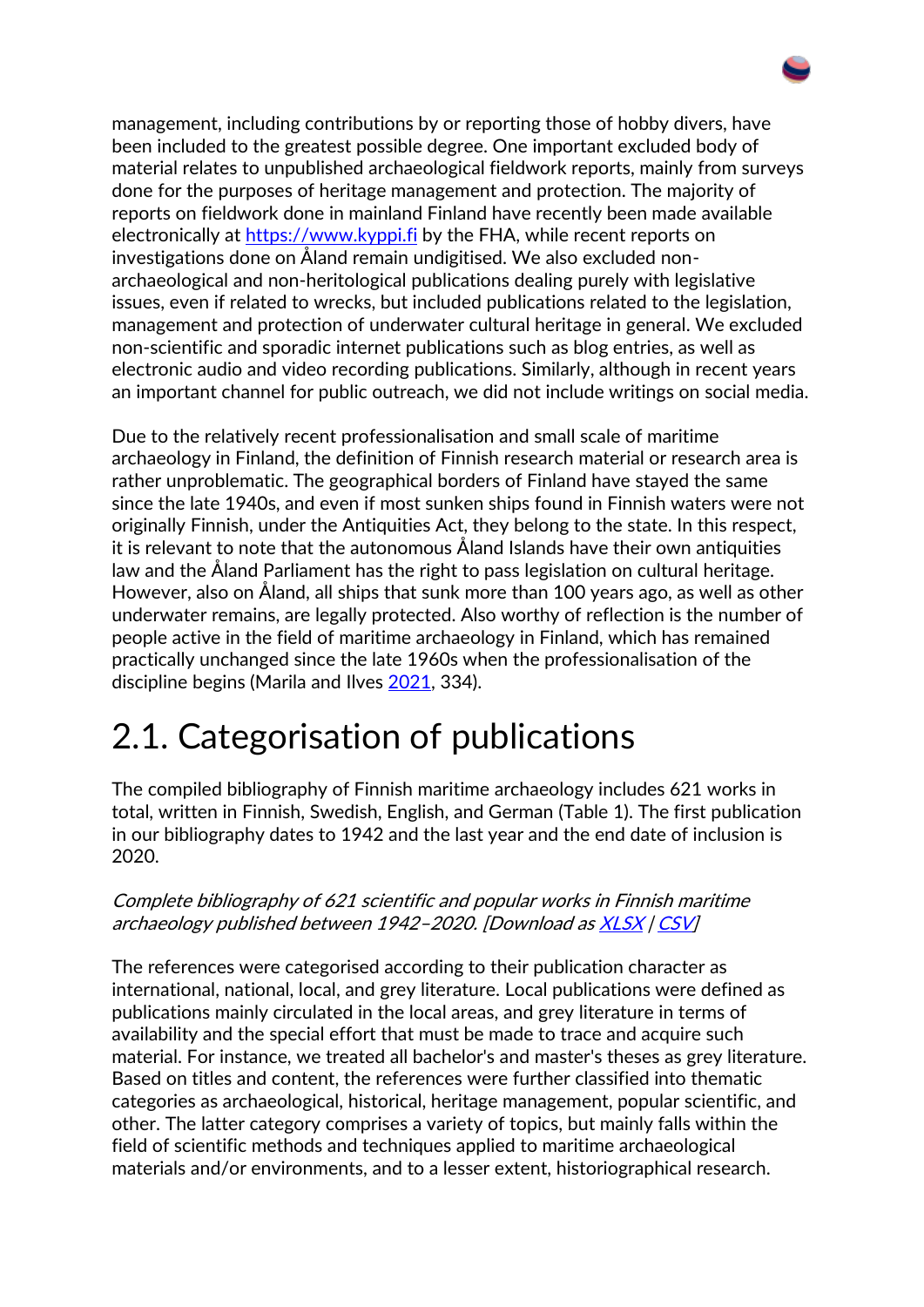To facilitate the analysis, the references were grouped into six categories according to their chronological concentration: (1) before 1300, (2) the 14th–16th centuries, (3) the 17th–19th centuries, (4) 1900 onwards, (5) covering three or more of the previously mentioned categories of time, and (6) chronological determination not applicable. Where the subject matter of the work related to two different periods of time, we coded the reference following the oldest of the covered periods. For example, a research article dealing with the Finnish archipelago coast as a zone of interaction from prehistoric to high medieval periods was placed in category (1). With all the references, it was also clarified if the work deals with underwater source material or not, as well as if the research concerns shipwrecks or not. As a special case study into how much attention wrecks have attracted in publications, we listed all works dealing with the wreck of the 18th-century Dutch merchantman Vrouw Maria, archaeologically one of the most significant ship findings in Finland.

The categorisation and classification of the titles included in the bibliography were subjected to reliability checks and the full contents of approximately half of the works in our list were consulted by accessing the publications directly, including all publications whose subject matter was impossible to infer reliably from the title or publication avenue alone.

# 3. Findings

## 3.1 Timeline

Although the first publication in our bibliography dates to 1942, and publishing in maritime archaeological themes is thereby, sporadically and on a small scale, initiated in Finland, publication of research only became annually consistent from the 1970s (Figure 1). However, publishing does not show an increasing trend that we were expecting to see from this point. The 50-year-long period from 1970 to 2020 displays clear variation in publication numbers, and three periods of different publication intensity are evident within this timeframe. There are 198 references from the 25 year-long period of 1970–1994 with a median of 8 works per year. Over half of the references in our bibliography, 342, belong to the 18-year-long period of 1995–2012. During these years research intensity was high in Finnish maritime archaeology with a median of 19 works released annually. The last period, covering the years 2013– 2020, exhibits a marked decline in the number of available references. There are in total 69 works from this period available and the median lies at seven works a year (Figure 1).

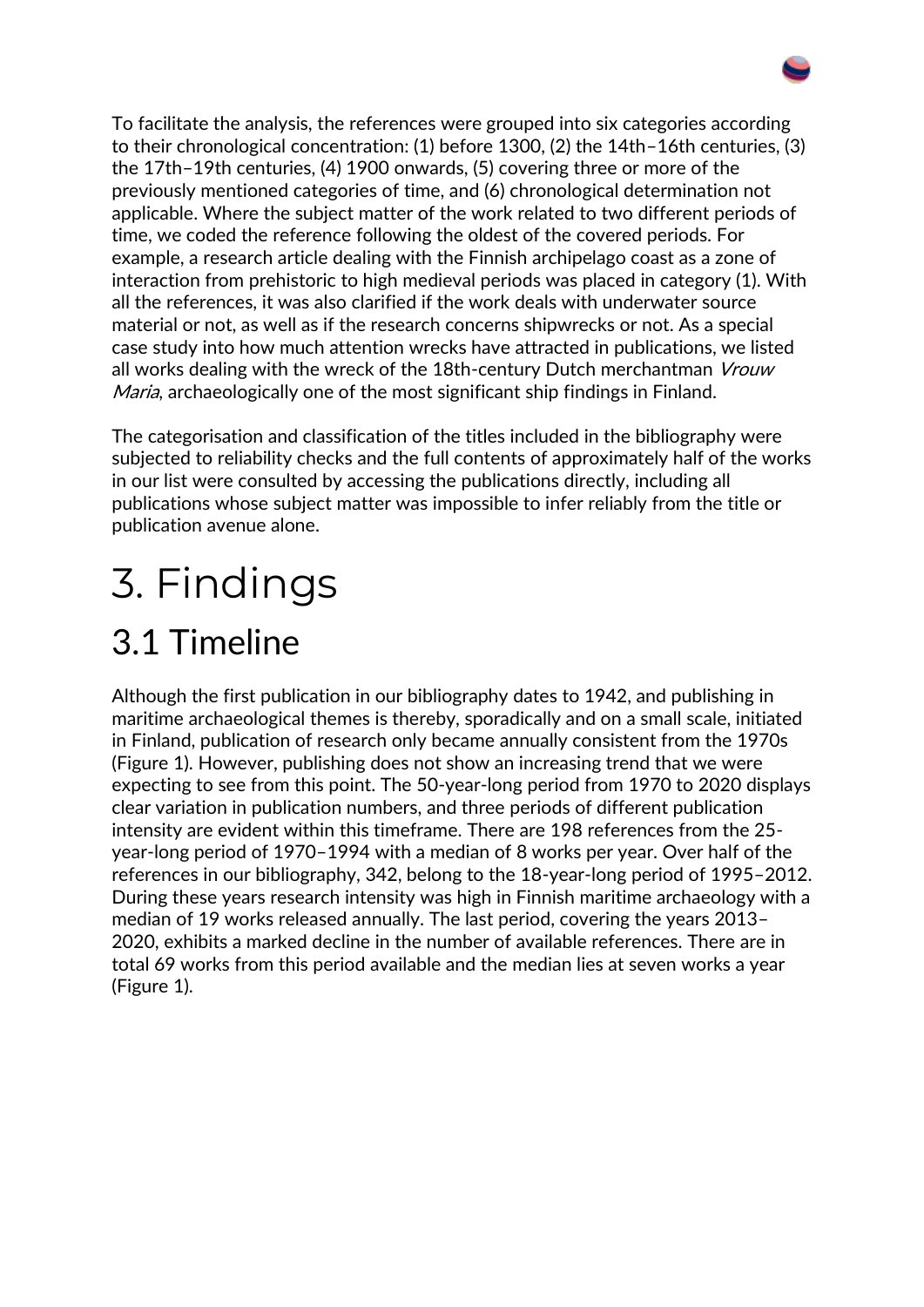



Figure 1: Number and chronological distribution of 621 works in Finnish maritime archaeology published between 1942–2020. Key historical developments of the discipline are highlighted on the timeline: 1963 – Antiquities Act; 1968 – Founding of the Bureau of Maritime Archaeology at the Finnish Heritage Agency (FHA); 1993 – Start of teaching in maritime archaeology at the University of Helsinki; 1995 – First scientific diver course in Finland; 1999 – The discovery of the Vrouw Maria; 2001 – UNESCO Convention on the Protection of the Underwater Cultural Heritage (not ratified in Finland); 2011 – Termination of the Maritime Archaeology Unit at the FHA (the Unit was a continuation of the Bureau established in 1968, and the section continues to exist, albeit as a less independent part of a larger subsection of the FHA).

### 3.2 Language and publication venue

Of the 621 references in our bibliography, 327 are in Finnish, 189 in English, 104 in Swedish and one in German (Figure 2). Accordingly, almost 70% of the references represent works available in the national languages of Finland and 30% facilitate international accessibility. However, when it comes to defining the target audience of the publications vis-a-vis their language, we have not routinely defined all publications written in or translated into English as international publications because the matter is also connected to the choice of publication venue. When it comes to the place of publication (Figure 3), only 131 references can be regarded as published internationally and as many as 402 references are classified as targeted on a national audience; 58 references have been published locally, and 30 are counted as grey literature, consisting mainly of student papers. Thus, only 21% of the references in our bibliography of Finnish maritime archaeology are readily available for international audiences.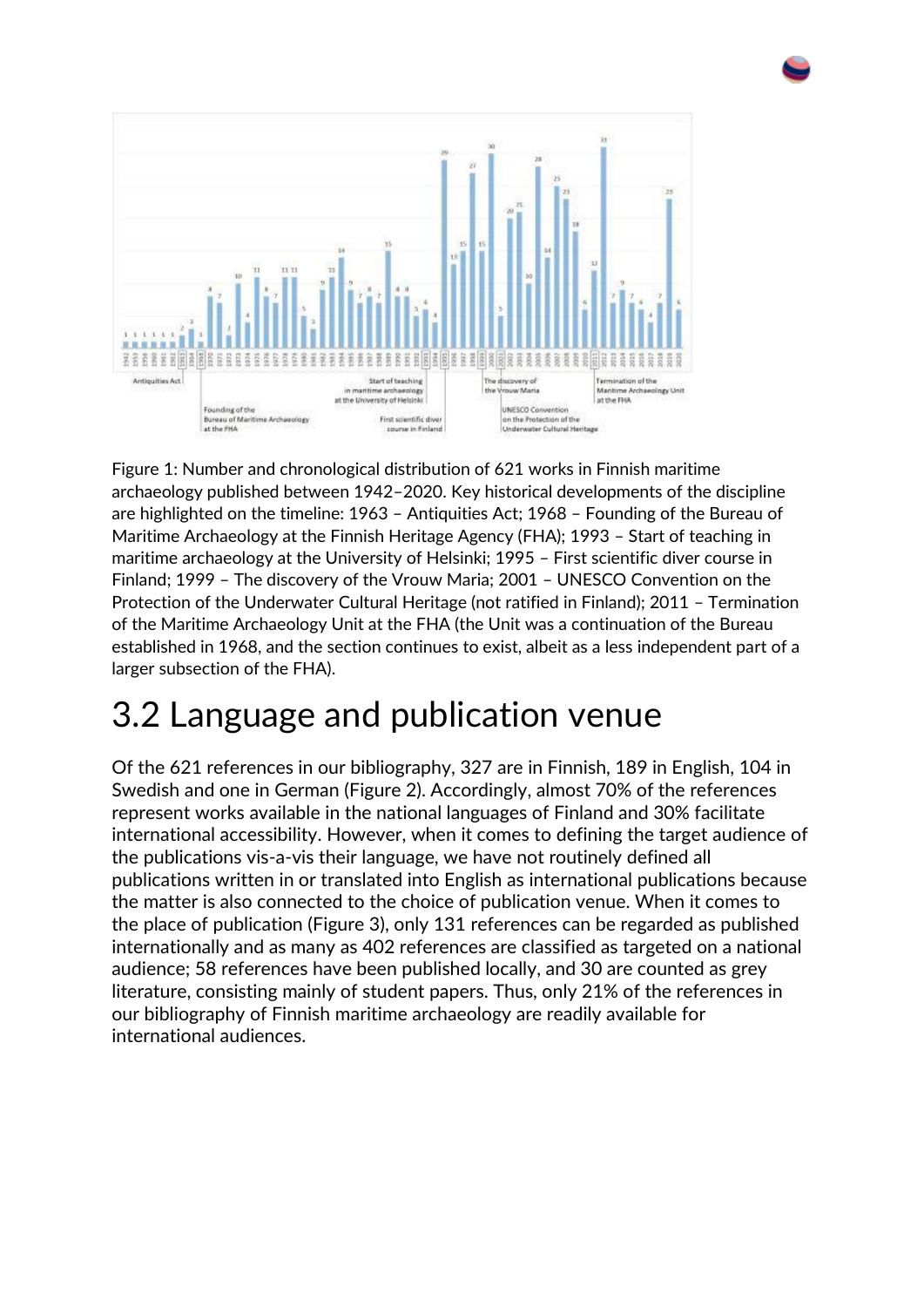

Figure 2: Number and chronological distribution of 621 works in Finnish maritime archaeology by language: 327 are in Finnish, 189 in English, 104 in Swedish and one in German (the latter is excluded from the figure).



Figure 3: Chronological distribution of 621 works in Finnish maritime archaeology by the character of the publication venue: 131 references can be regarded as published internationally, 402 references are classified as targeted on a national audience, 58 references have been published locally, and 30 are counted as grey literature.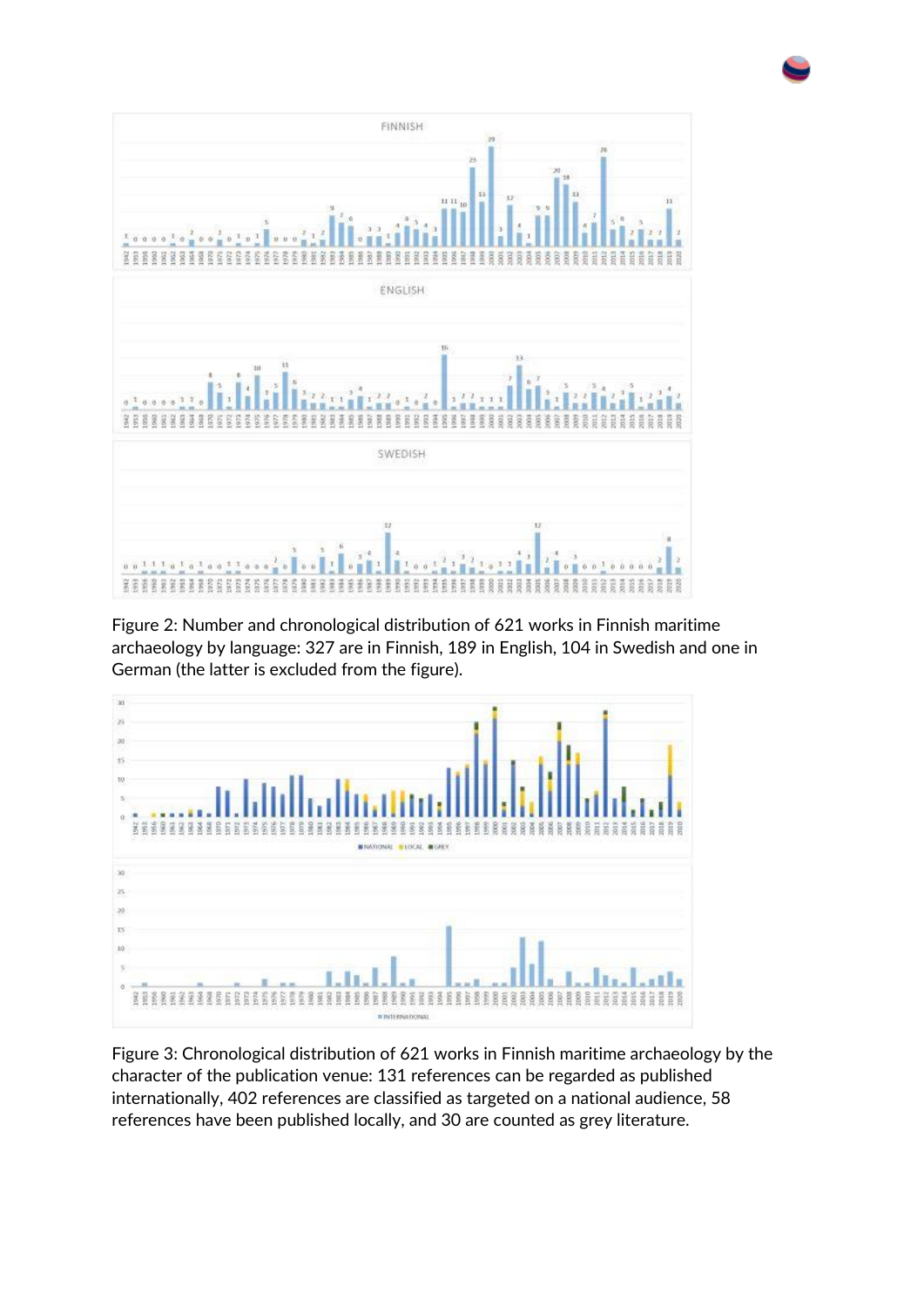While the national and local publications taken as a whole follow the observed pattern of the publication intensity, international titles, both in terms of language and venue, do not exhibit any trend in relation to the timeline of the publications. There is, however, a notable amount of work in English published in the 1970s that is connected to the chosen language of an annual report series published by the Bureau of Maritime Archaeology (see below). While there is a small increase in the number of international publications starting from 1995, in the wider context this is close to negligible as the median increases from one international publication a year during 1970–1994 to two during the periods covering 1995–2012 and 2013–2020.

### 3.3 Type and scope

There are 331 references tied to journals, and an additional 151 works are published as contributions in edited books. In the bibliography, there are also 38 works classified as monographs, including booklets, over one-third of which are coauthored. All 76 references categorised as reports are connected to the annual report series published by the Bureau of Maritime Archaeology. In addition, there are 25 student papers, i.e., bachelor's and master's theses, which are equally distributed between the universities of Helsinki and Turku, where maritime archaeology has been taught sporadically since the 1990s (Marila and Ilves [2021,](https://intarch.ac.uk/journal/issue56/17/index.html#biblio) 341). As over half of the references are journal publications, it is not surprising that this type of publication correlates with the observed temporal pattern of publication intensity. Report-type references, however, are restricted to the first of our defined period of publication: years 1970–1994. Except for one master's thesis about boat graves in Finland written at the beginning of the 1960s (Andersson [1960\)](https://intarch.ac.uk/journal/issue56/17/index.html#biblio), student papers started to appear more regularly in the 1990s, but remaining low in numbers. There is no discernible pattern regarding books and book chapters, though a slight statistical increase in the number of contributions to edited books can be traced after 1995 (Figure 4).



Figure 4: Chronological distribution of 621 works in Finnish maritime archaeology by publication platform: 331 references are tied to journals, 151 works are published as contributions in edited books, 38 works are classified as books, including booklets, 76 references are categorised as reports, and there are also 25 student papers.

Our bibliography has a pronounced focus on maritime archaeology. Consequently, many of the references in it, 295 works, are thematically and primarily categorised as 'archaeological' and concern research works as opposed to maritime archaeological works with a popular scientific character. The latter category is, however,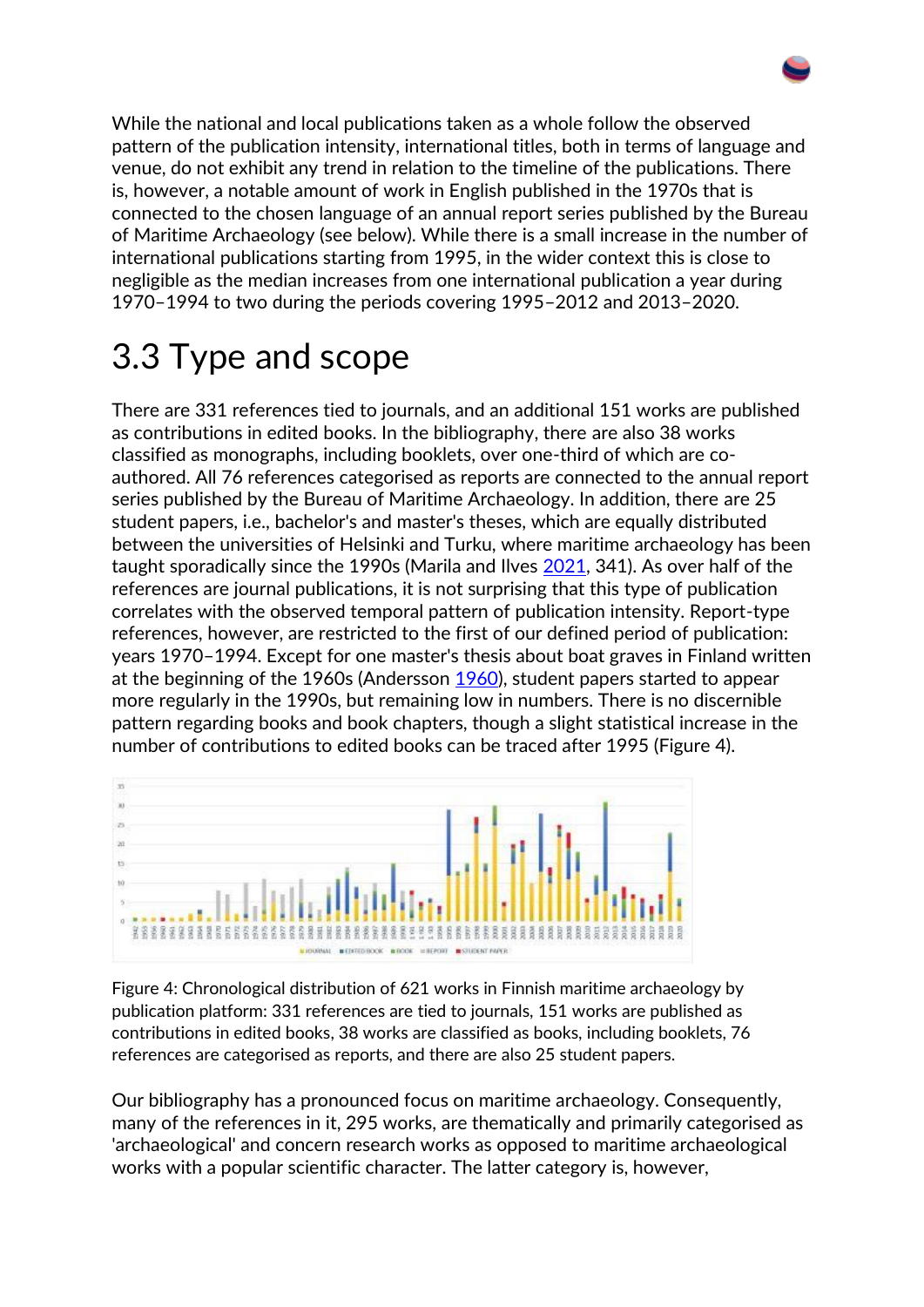represented with 167 references. In addition, there are 74 references representing research related to heritage management in the sphere of maritime archaeology, and 38 works are labelled as 'historical' research. Forty-seven references were classified as 'other' without any further distinction on a finer scale. Thus, in broader terms, 454 references could be termed 'scientific' and 167 'popular scientific' (Figure 5). There is a very distinct rise in the number of 'popular' works from 1995 onward, occasionally even outnumbering the total body of work identified as research. There is, however, also a clear break in popular scientific publications during 2015–2018; at the same time, the year 2019 appears as particularly active, mainly due to the publication of thematic issues of popular scientific magazines. Another remarkable aspect is the number of references connected to underwater and maritime heritage management. Over two-thirds of the references representing this type of work in our bibliography belong to the period 1995–2012, in particular the years 2002–2007, when each year saw a median of seven heritage management-related papers.



Figure 5: Chronological distribution of 621 works in Finnish maritime archaeology by publication type: 167 references can be regarded as popular scientific, and 454 references are scientific, including 295 archaeological, 74 heritage management, 38 historical, and 47 other references.

#### 3.4 Research focus

For the main aim of our study, the temporal classification of the research focus as evident from the publications was carefully designed. There are 67 references pointing towards research focusing on prehistoric and early medieval times (before 1300), 56 relate to study of the 14th–16th centuries, 321 works concern the 17th– 19th centuries, 10 references in the bibliography focus on the period after 1900, and 62 references indicate a multi-period approach. In addition, 101 references did not allow for a chronological classification. Many of these works are related to the technological and methodological advancements in maritime archaeology or to legislative and historiographical developments of the field. Based on these data, the prevalence of research focusing on the 17th–19th centuries within Finnish maritime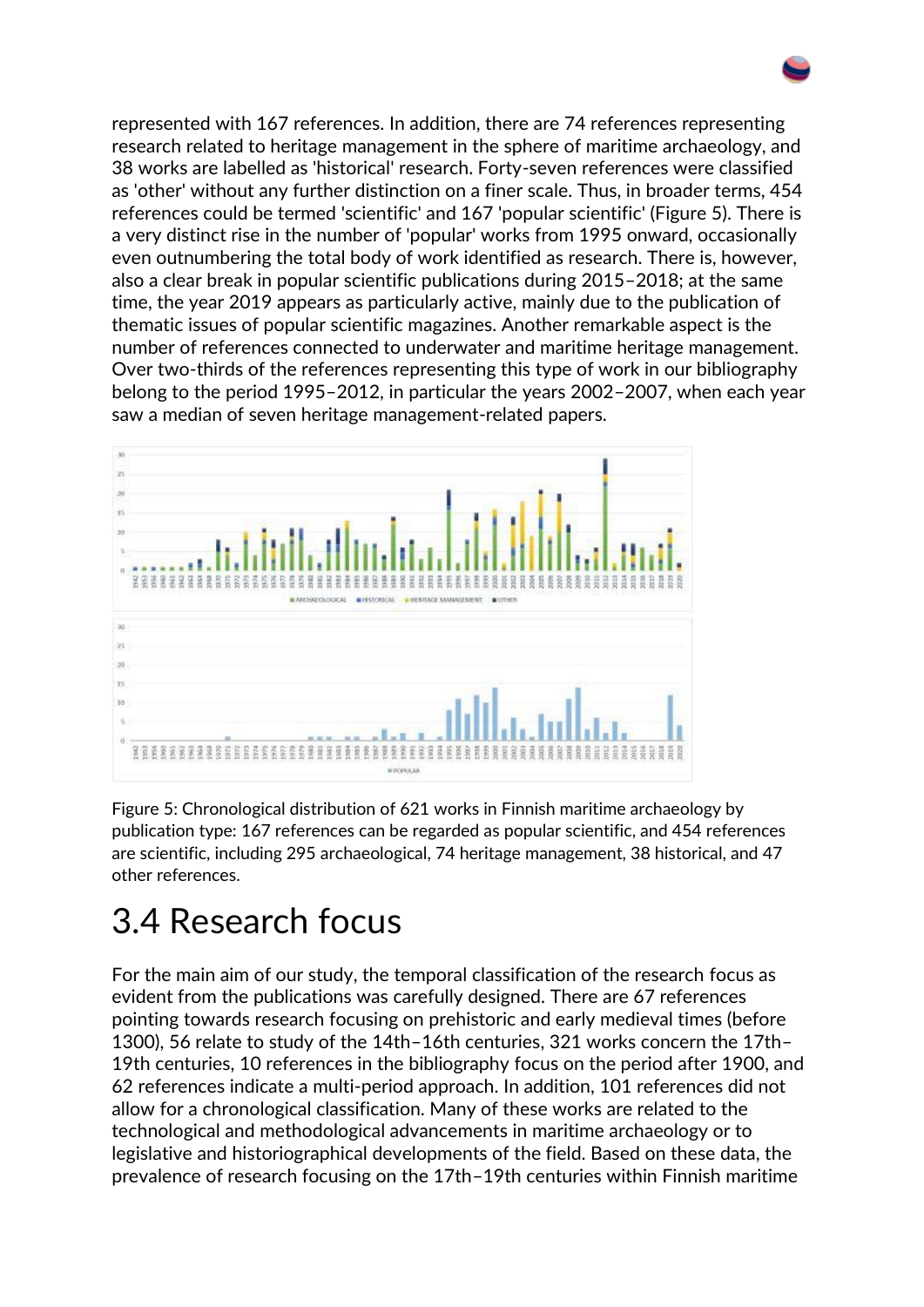archaeology is undeniable. Even if the sum total of all other references allowing chronological definition (195) are compared to the amount of research related to the 17th–19th centuries, the dominance of the latter is hardly counter-balanced by the other time periods (Figure 6).



Figure 6: Chronological distribution of 621 works in Finnish maritime archaeology by research focus: 67 focus on prehistoric and early medieval times (before 1300), 56 relate to the study on the 14th–16th centuries, 321 works concern the 17th–19th centuries, 10 deal with times after 1900, 62 references indicate a multi-period approach, while for 101 references this classification was not applicable.

Although the compilation of the bibliography followed an encompassing definition of maritime archaeology, 479 references, 77% of all works within Finnish maritime archaeology available for this study deal with underwater source material. Furthermore, the staggering majority, 421 of these works, focus on shipwrecks, whereas 277 are concerned with shipwrecks from the 17th–19th centuries. Moreover, in our study, special attention was directed to identifying publications on the wreck of the *Vrouw Maria*, the well-preserved remains of the 18th-century Dutch merchant ship discovered in 1999. One hundred and seven works deal with this shipwreck or material from it, meaning that 17% of the references in the whole bibliography are connected to *Vrouw Maria* in one way or another (see also below).

Interestingly, of the 142 references that do not focus on the underwater source material, only 41 were written in Finnish, while 43 are in English and 58 in Swedish. The corresponding numbers for underwater archaeology are 286 in Finnish, 146 in English and 46 in Swedish. Thus, while research published in Swedish deals equally with maritime archaeology both underwater and above, research published in Finnish is heavily focused on underwater source material, as is the research in English (87% and 77% focus on underwater archaeology, respectively).

In this context, the question of concentration in popular works is relevant since they make up 27% of all references in our bibliography. Of the 167 popular works, 152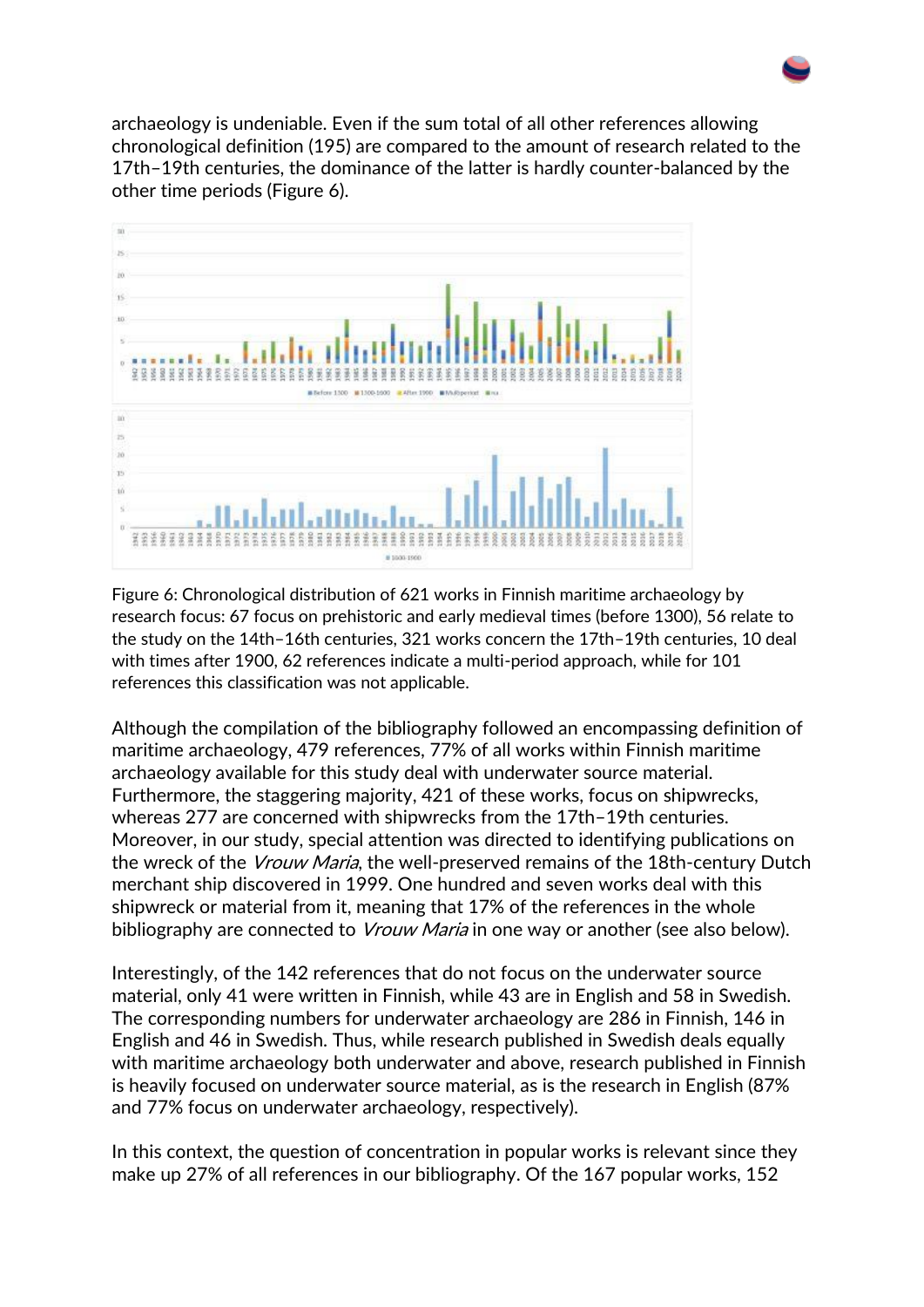(91%) deal with underwater material and, of these, 144 deal with shipwrecks. Of all popular publications, 43 (25%) are in one way or another about the Vrouw Maria, most likely because of its reputation as a treasure ship and the legal aspects raised by its discovery. Of the 15 popular works that do not deal with underwater material, only three are written in Finnish and all other works are in Swedish.

## 4. Discussion 4.1 Key developments

Publishing of maritime archaeological literature in Finland started in the early 1940s. Not surprisingly, during the first decades, until the late 1960s, maritime archaeological research and publication was sporadic and sparse. Early publications can be characterised as brief introductory overviews on an emerging discipline and much of the activities on, for example, underwater sites and wrecks, if reported to the FHA in the first place, were rarely published and therefore remained unrecognised by the wider scientific community. Early published works in maritime archaeology focused rather on terrestrial source material and chronologically on prehistoric and medieval periods.

The year 1970 forms a clear turning point in the amount of published works in maritime archaeology. This is related to the establishment of the Bureau of Maritime Archaeology (Bureau of Maritime History between 1972–2004) by the FHA in 1968, a section of the organisation dedicated to the management and research of underwater and maritime heritage. The early research conducted by the bureau was published between 1969–1975 in their own series, The Bureau of Maritime Archaeology/History Report, and subsequent research, now also including contributions by researchers beyond the bureau, in The Maritime Museum Helsinki/Finland Annual Report series (until 1991) and the Nautica Fennica series (since 1976). Interestingly, the bureau published its early research in their report series in English (and later in Finnish with English translations), possibly to cater for international audiences, although the range of readers reached outside Finland through this avenue remains unknown. Knowing whether and to what extent the annual reports or the *Nautica Fennica* series, or other similar publications in English, have been referenced in international publications would require a citation analysis, which falls outside the scope of this study.

The 1980s mark a more tangible beginning of internationalisation in Finnish maritime archaeology. For instance, the *Bottnisk kontakt* conference proceedings began to be published in 1982 (Westerdahl [1982\)](https://intarch.ac.uk/journal/issue56/17/index.html#biblio), and the series became a forum for maritime historical, maritime ethnological, and maritime archaeological research done on both the Finnish and the Swedish side of the Gulf of Bothnia, occasionally also including research from the eastern side of the Baltic Sea as well as the very north of Fennoscandia. The publication of *Bottnisk kontakt* reflects a larger change that took place during the 1980s. Whereas much of the research done in the 1970s were published in the bureau annual reports and Nautica Fennica, the 1980s demonstrate

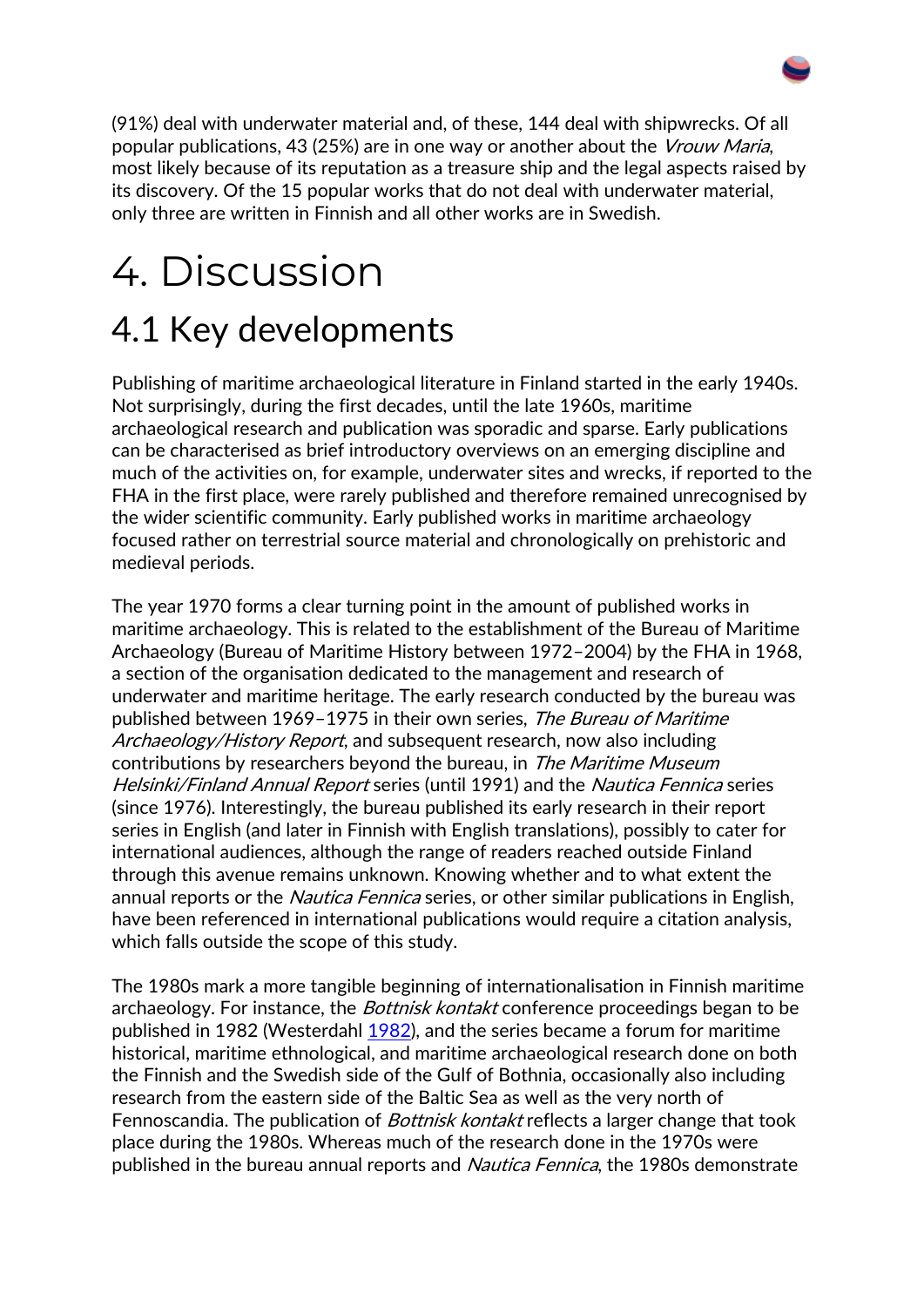an increase in articles published in edited volumes such as conference proceedings and general guidebooks to underwater research.

This is a good moment to reflect on the impact of internationalisation on the discipline itself and on the perceived quality of research. Although we place the beginning of international publishing in the early 1980s, there is no noticeable increase in the amount of works published in English. We do, however, witness an increase in the number of publications in Finnish. Similarly, the number of publications in edited books and journals correlates positively with our identified period of internationalisation. However, the small number of publications in English, coupled with the increase in the number of publications in Finnish, leads us to question the premise that publishing in English in international peer-reviewed top journals would automatically lead to more relevant and higher quality research (see also Lang [2000\)](https://intarch.ac.uk/journal/issue56/17/index.html#biblio).

Any form of discourse analysis falls outside the scope of this article, but it is safe to say that the writing style in much of Finnish archaeology has been distinctively descriptive and therefore aimed at a distancing of the researcher from the epistemological problematics concerning knowledge production (Marila [2018;](https://intarch.ac.uk/journal/issue56/17/index.html#biblio) Lucas [2019\)](https://intarch.ac.uk/journal/issue56/17/index.html#biblio). Descriptive accounts of research material often find their audience from within the national rather than the international arena, and their epistemological merits should be weighed against the knowledge needs of the local scientific community in question (Sturt [2008\)](https://intarch.ac.uk/journal/issue56/17/index.html#biblio). On a related note, much of the published scientific research in Finnish maritime archaeology has been carried out by FHA personnel whose main responsibilities are in heritage management rather than scientific publishing. Compared to non-refereed publications, the time cost of peerreviewed journals is considerably higher, and when publishing is not important for career development or institution funding, as is the case with the FHA, authors opt for less time-consuming publication avenues.

Another aspect to keep in mind is the authors' gender. Contrary to how maritime and underwater archaeology in particular is often seen as dominantly androcentric (Flatman [2003;](https://intarch.ac.uk/journal/issue56/17/index.html#biblio) Ransley [2005\)](https://intarch.ac.uk/journal/issue56/17/index.html#biblio), the opposite is the case in Finland: for decades, the development of scientific maritime archaeology in Finland has rested on research and publishing by women. However, while women are active in unrefereed publications they remain underrepresented in peer-reviewed journals internationally (Fulkerson and Tushingham [2019;](https://intarch.ac.uk/journal/issue56/17/index.html#biblio) for an intersectional take on the issue, see Heath-Stout [2020\)](https://intarch.ac.uk/journal/issue56/17/index.html#biblio). Although not specifically researched, this may well also be the case in Finland (see also Immonen *et al.* [2010\)](https://intarch.ac.uk/journal/issue56/17/index.html#biblio), as during the past decades the overwhelming amount of Finnish maritime archaeologists have been women, and women are less likely to publish in refereed journals than men.

Drawing from the idea that research is a communal practice with historically, socially, and regionally specific knowledge production objectives, and keeping in mind the close ties between Finnish maritime archaeological research, heritage management thereof, the important role of the avocational sector, and the extremely small amount of research coming out of academia, the low number of publications in international forums is hardly surprising. For instance, we are not aware of the exact motivations

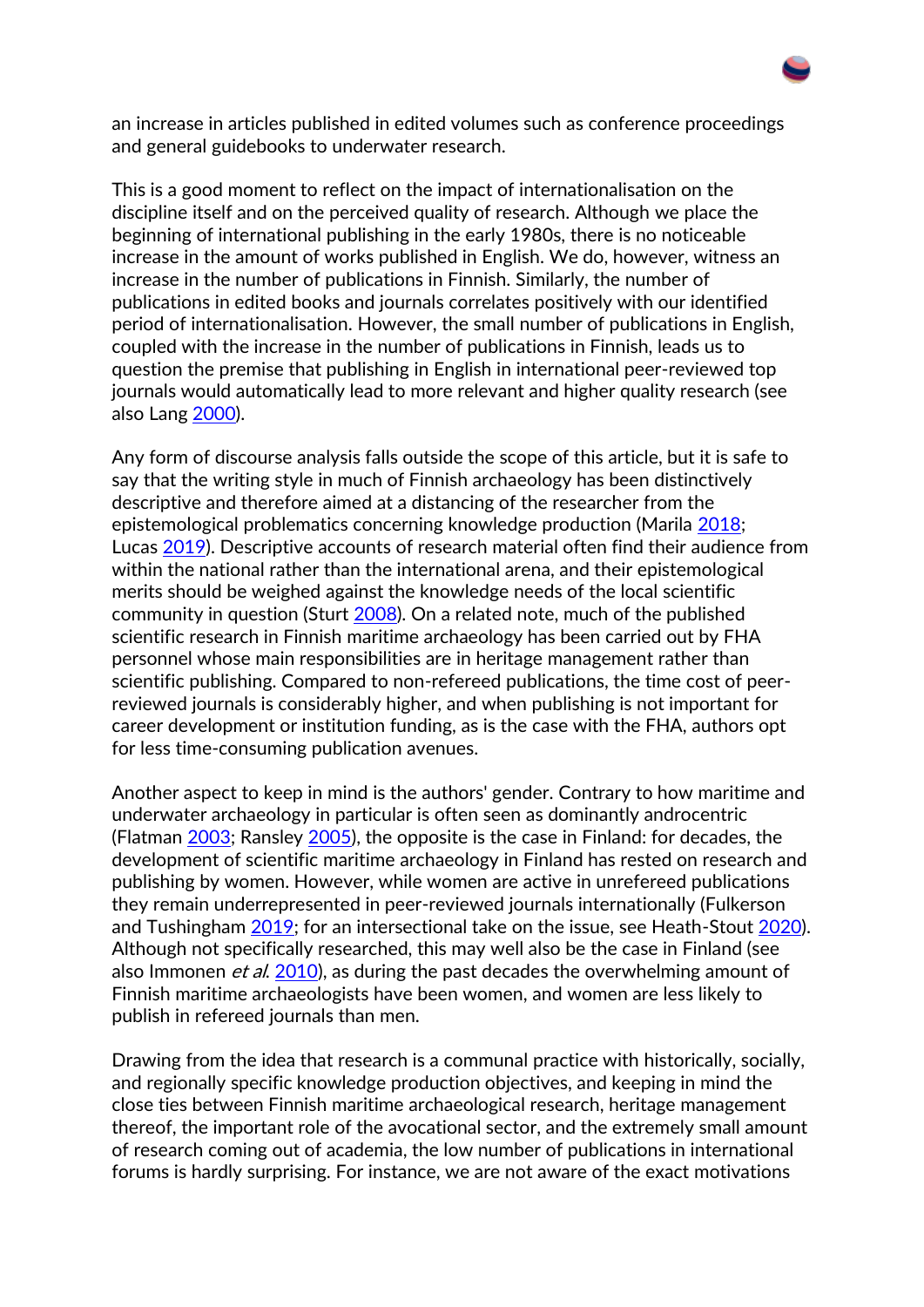

behind changing the language of the bureau's *Annual Reports* from English to Finnish in the first place, but it may reflect the normalisation of the avocational sector as an important part of the knowledge-producing community and therefore the target audience of publications (see also Bell [2018\)](https://intarch.ac.uk/journal/issue56/17/index.html#biblio).

The inclusion of the avocational sector is also reflected in the thematic shift that happened during the 1970s–1980s. Compared to the 1960s, we see an increase in the number of publications dealing more specifically with individual sites and types of materials. For instance, the wreck of the *St Nikolai*, a Russian frigate that sank in 1790 close to the present-day city of Kotka in south-eastern Finland, was particularly central. Early research on *St Nikolai*, and other sites like it, were important for the development of the wider research community, consisting of researchers, heritage officials, and avocational archaeologists, and therefore pertains to the nature of knowledge production in Finnish maritime archaeology more specifically. Although too often credited as little more than looting, the input of hobby divers has always been central to knowledge production in maritime archaeology around the world, especially during the early decades of the discipline's development (Goggin [1960;](https://intarch.ac.uk/journal/issue56/17/index.html#biblio) Watts and Bright [1973;](https://intarch.ac.uk/journal/issue56/17/index.html#biblio) Flatman [2007;](https://intarch.ac.uk/journal/issue56/17/index.html#biblio) Tuddenham [2012;](https://intarch.ac.uk/journal/issue56/17/index.html#biblio) Galili et al. [2018\)](https://intarch.ac.uk/journal/issue56/17/index.html#biblio). In Finland, collaboration between avocational divers and heritage officials began on the *St Nikolai* and continues today in the form of research carried out on other important wrecks (Marila and Ilves [2021,](https://intarch.ac.uk/journal/issue56/17/index.html#biblio) 343). In other words, the local avocational sector is one of the largest audiences for maritime archaeological research and, while large-scale international projects have been carried out in Finnish maritime archaeology, knowledge production within the authorised heritage discourse (Smith [2006\)](https://intarch.ac.uk/journal/issue56/17/index.html#biblio) has aimed to fulfil the needs of local and national rather than international audiences.

The amount of published works grew in the mid-1990s, and the reasons behind this are also connected to the close ties between the heritage management/scientific community and the public audience. There is a clear thematic diversification in articles published in the *Nautica Fennica* series, and conference proceedings reflect a similar increase in the number of publications and topics addressed. More important for the increase in the number of publications, however, was the appearance of the popular magazine Sukeltajan maailma (Diver's world) in 1995. Popular scientific publications cover a wide range of topics from technological innovations to legal issues, but the prevalence of wreck-related articles and books is undeniable. Important in this respect was the discovery of the *Vrouw Maria* in 1999, leading to successful funding for continued research. The discovery also created a lot of public attention, not least due to the legal cases concerning the ownership of its precious cargo. Underwater research on the site began in 2000 and continued until 2010. Within that period, the research was published in English in the newsletter of the international research project MoSS (Monitoring, Safeguarding and Visualizing North-European Shipwreck Sites) in 2002–2005. The project was important for Finnish underwater heritage management mainly because the research was carried out by the FHA, but also because the discovery of the *Vrouw Maria* initiated a long legal process during which the Finnish Antiquity Act was put to the test and ultimately updated as a result (Alvik and Matikka [2011\)](https://intarch.ac.uk/journal/issue56/17/index.html#biblio).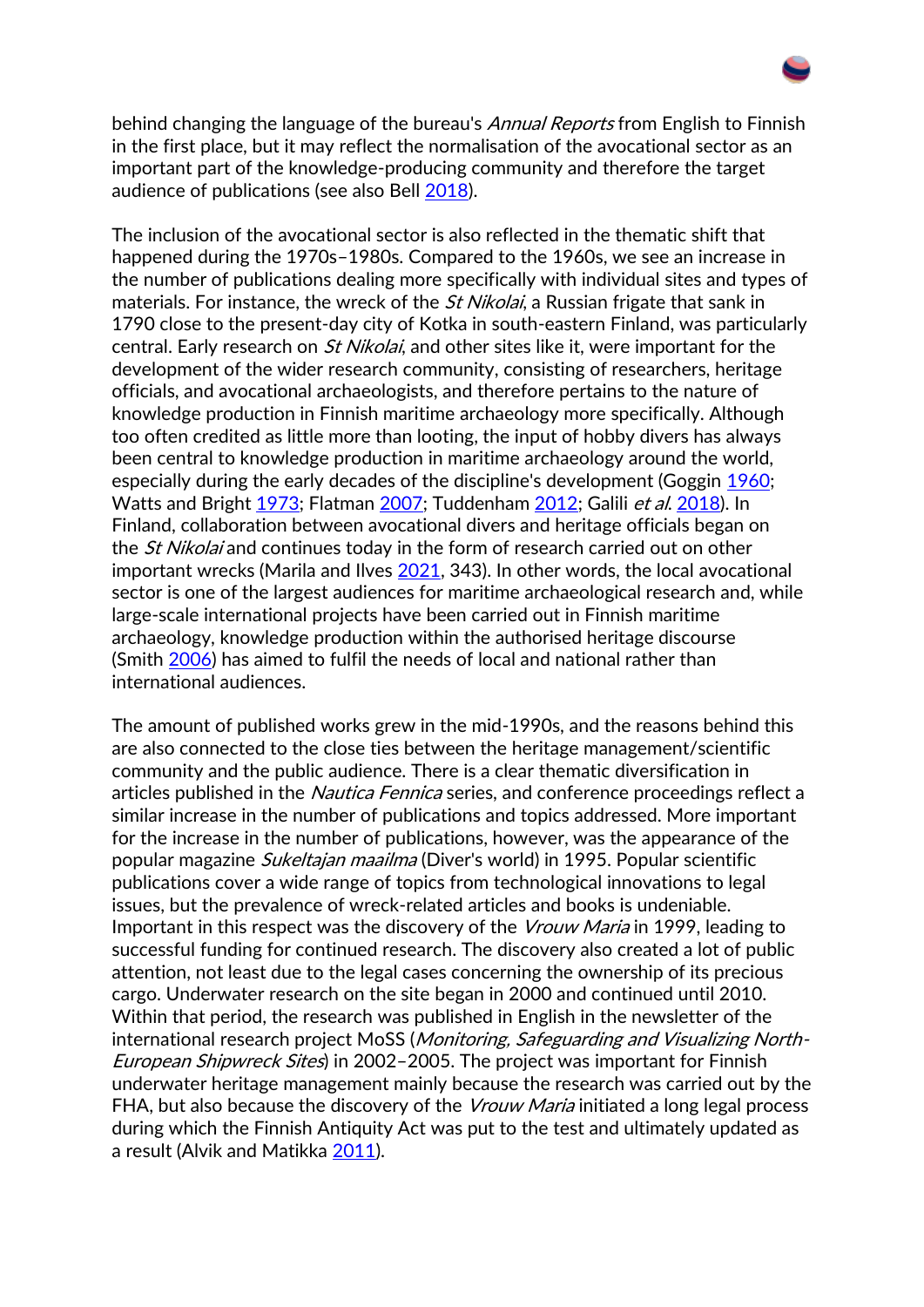The *Vrouw Maria* is important when reflecting on the high prevalence of heritage management related publications in the 2000s. Of these publications, the MoSS newsletters make up one half. Equally important for the great amount of underwater heritage management publications must have been the UNESCO 2001 Convention on the Protection of the Underwater Cultural Heritage that sparked discussions on the possible effects of its ratification (e.g. Fast [2002\)](https://intarch.ac.uk/journal/issue56/17/index.html#biblio); the convention remains unratified in Finland owing to the legislative strength of the Antiquities Act. Even if the *Vrouw Maria* is an important part of Finnish heritage management, research on the site has produced and continues to yield a lot of maritime archaeological publications, too. Almost one-fifth of all publications in our list are related to the *Vrouw Maria*, either through archival research on the possible location of the wreck up until its discovery, to its protection, or the archaeological research conducted on it. The year 2012 appears as particularly active in terms of the amount of published works, which is mainly due to the publication of a collection of articles (see Figs 1 and 4) most of which deal with the *Vrouw Maria* (Ehanti *et al.* [2012\)](https://intarch.ac.uk/journal/issue56/17/index.html#biblio).

#### 4.2 Available and potential maritime archaeological research material

The research generated by the discovery of the *Vrouw Maria* reflects a general trend in Finnish research. The large number of well-preserved wrecks of wooden ships from the historical period in the coastal waters of Finland also means that research has concentrated on those. The *Vrouw Maria*, although the single most dominating topic in all the research, is of course only one ship, but one can identify other similarly formative discoveries in the history of Finnish maritime archaeology, starting with the *St Nikolai*. We have elsewhere provided a historical overview of Finnish underwater archaeology in light of the research carried out on important wrecks and will not repeat it here (Marila and Ilves [2021\)](https://intarch.ac.uk/journal/issue56/17/index.html#biblio). Nevertheless, what our analysis of published works highlights is an unwavering and uninterrupted research interest in underwater nautical archaeology belonging to the historical period.

There are clear reasons for this concentration. Of the more than 56,000 (as of 17 March 2021) sites listed in the FHA registry of protected cultural heritage sites, 2233 are located underwater. Most of these are shipwrecks (1682), especially from the historical period (1114). There are only 11 underwater sites from the medieval period, eight of which are wrecks. Just 29 underwater sites dated to the prehistoric period are listed in the registry, none of which are wrecks. The small number of underwater sites other than wrecks is also reflected in publications. Of the total of 621 references in our bibliography, 480 (77%) are underwater-orientated, while within that category 421 works (88%) deal specifically with wrecks underwater. A further 25 publications deal with wrecks found on dry land and are therefore not identified as underwaterorientated in our classification. Naturally, not all the remaining publications deal with particular sites or materials, but it is still worth reflecting on whether the amount and thematic focus of publications match the overall nature of all known heritage sites listed by the FHA, and in so doing highlight possible gaps in the existing research.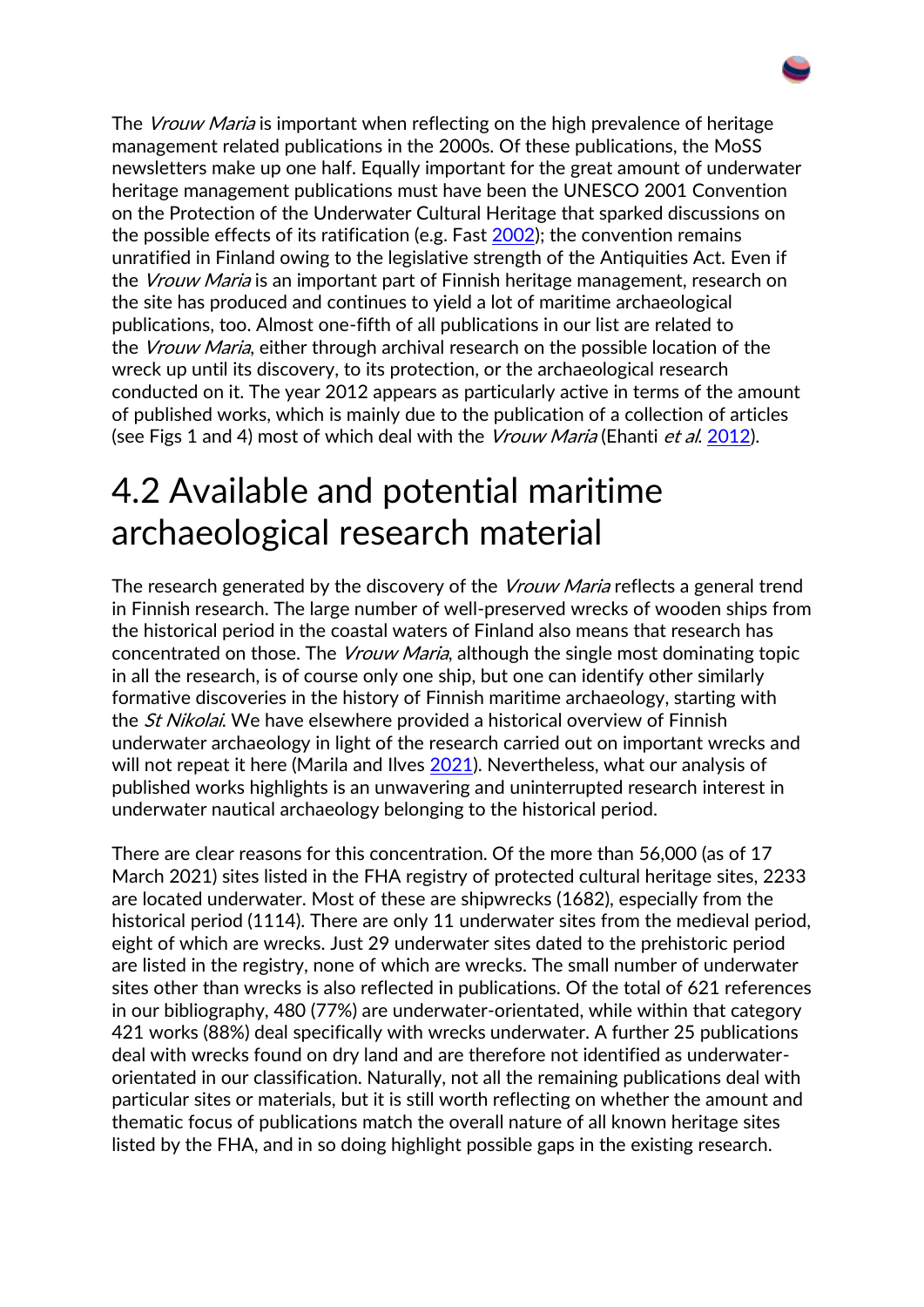Estimating whether the relative amount between research on wrecks underwater and all other maritime archaeological research matches the situation with all known sites is a matter of how one defines maritime archaeology and, thereafter, how one estimates the total number of listed sites with maritime archaeological research potential. Firstly, insofar as it is safe to say that all underwater sites listed in the FHA registry are maritime archaeological sites and materials by definition, we notice that the proportion of publications dealing with wrecks underwater (88%) is higher than the proportion of wrecks among all underwater sites listed in the FHA registry (75%). We interpret this to reflect the fact that wreck-related knowledge is considered important, not least because of the central role of the heritage management sector and hobbyists in the production of knowledge related to these sites. We also feel that the type of sites listed in the FHA registry as underwater sites other than wrecks (551), many of which are constructions of various kinds – palisades, remains of harbours, etc. – are to some extent represented in the  $c$ . 60 publications listed in our bibliography as underwater but non-wreck-related. However, when considering that this category includes methodological guides and publications about diving in general, the number of publications that address non-wreck-related underwater sites and materials (10%) is not in line with the amount of registered underwater heritage sites that are not shipwrecks (25%).

Secondly, and in keeping with our broad definition of maritime archaeology as more than the research of what lies underwater, it is necessary to reflect on how representative such sites and materials might be in publications focused on, for instance, maritime trade, maritime landscape, maritime subsistence, heritage-related issues, and general historiographies of maritime archaeology. For this assessment, we need a general idea of the total extent of known and available research materials of potential maritime archaeological interest. The FHA registry lists sites by type and subtype. By using the search function, it is possible to filter out all underwater sites. In addition to 22 wrecks situated on dry land, in our estimation, the registry contains about 1300 non-underwater sites with clear maritime archaeological research potential, including maritime rock carvings, stone compasses, lighthouses and other remains of nautical signalling and navigation, channels, docks, harbours, landing sites, etc. In addition, the registry has a dedicated category for find sites, although it is very hard to estimate the proportion of find sites of possible maritime archaeological relevance. Of the 7900 listed find sites, less than 200 are underwater sites, and it is reasonable to assume that maritime archaeologically relevant find sites located above water number in the hundreds as well. This means that the known number of maritime archaeological sites both below and above water are approximately equal, but the corresponding distribution of publications reflects a clear research orientation towards the former.

Because we did not separate publications dealing with Åland specifically, the above comparison between publications and sites includes literature on Ålandic sites, but only sites under the legislation of mainland Finland. Due to their autonomy in heritage management, all heritage sites located on Åland are listed in a separate registry managed by the Government of Åland. The Ålandic registry lists about 500 shipwrecks, but it is hard to estimate the total number of sites with maritime archaeological research potential, above or below water. Given the maritime nature

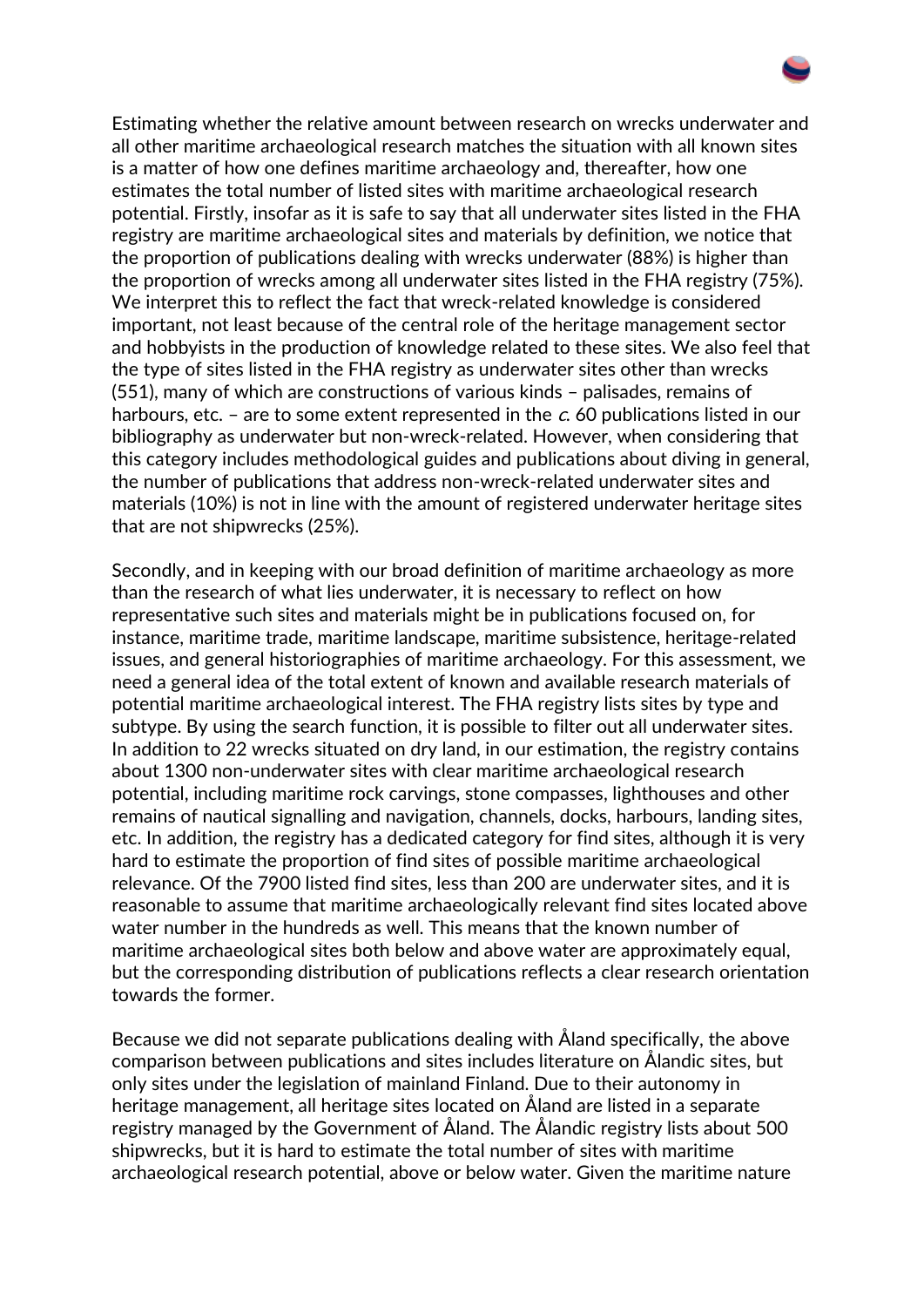of the Åland Islands, it is possible that the relative proportions of maritime archaeological sites under and above water are roughly the same compared to the rest of Finland, even if the proportions between land and water areas are very different on Åland and in mainland Finland (10% and 80% land area, respectively).

#### 4.3 Higher education in Finnish maritime archaeology

As a final note, we want to reflect on the role of academia and higher education in publishing. The notably larger number of publications per year between 1995 and 2012 is also connected to the development of higher education in maritime archaeology. Whereas underwater research from the 1960s to the 1990s was mostly dependent on hobby divers, the mid-1990s saw the emergence of a generation of academically trained diving maritime archaeologists. Maritime archaeology has been taught on a small scale at the University of Helsinki, beginning in 1993 (albeit with a severe decline in the amount of taught classes since 2012), which partly contributed to the more-or-less steady flow of bachelor's and master's theses that we see starting from the 1990s. Student papers dating to the early 1990s, however, were all written at the University of Turku, where teaching of archaeology has always had a strong focus on historical times, and maritime archaeology supports that profile. Even if complete modules in maritime archaeology were only taught in Turku between 2011–2013 (Marila and Ilves [2021,](https://intarch.ac.uk/journal/issue56/17/index.html#biblio) 341), this short period of teaching also produced several maritime archaeological bachelor's and master's theses.

University of Turku and Helsinki alumni with a degree focus in maritime archaeology have routinely found employment in heritage management rather than in academia, where maritime archaeological research positions have always been extremely few. At the University of Helsinki, between 1993–2013, maritime archaeology was taught without any permanent staff with maritime archaeological expertise, whereas one maritime archaeologist was in charge of setting up the study module offered at the University of Turku in 2011–2013. Since 2014, only one academic position has existed in Finnish maritime archaeology (University of Helsinki). We see that the small number of maritime archaeological staff in Finnish universities offering maritime archaeological teaching is dramatically reflected in the small amount of research traceable to academic contexts. Furthermore, because small disciplines like maritime archaeology are often run with very few staff, they are easy targets for budget cuts (Marila and Ilves [2020\)](https://intarch.ac.uk/journal/issue56/17/index.html#biblio). This hinders the long-term continuation of teaching, but also maritime archaeological research. It is therefore important not only for the amount and variability of research, but also for the existence of an entire discipline, that teaching of maritime archaeology in higher education is planned and developed with long-term continuation in mind.

One course of action to safeguard the continuation of academic research in maritime archaeology is to integrate maritime archaeological teaching with existing teaching in archaeology. This will reduce the risk of the program being shut down because of budget cuts, but it will also support the development of a wide spectrum of teaching

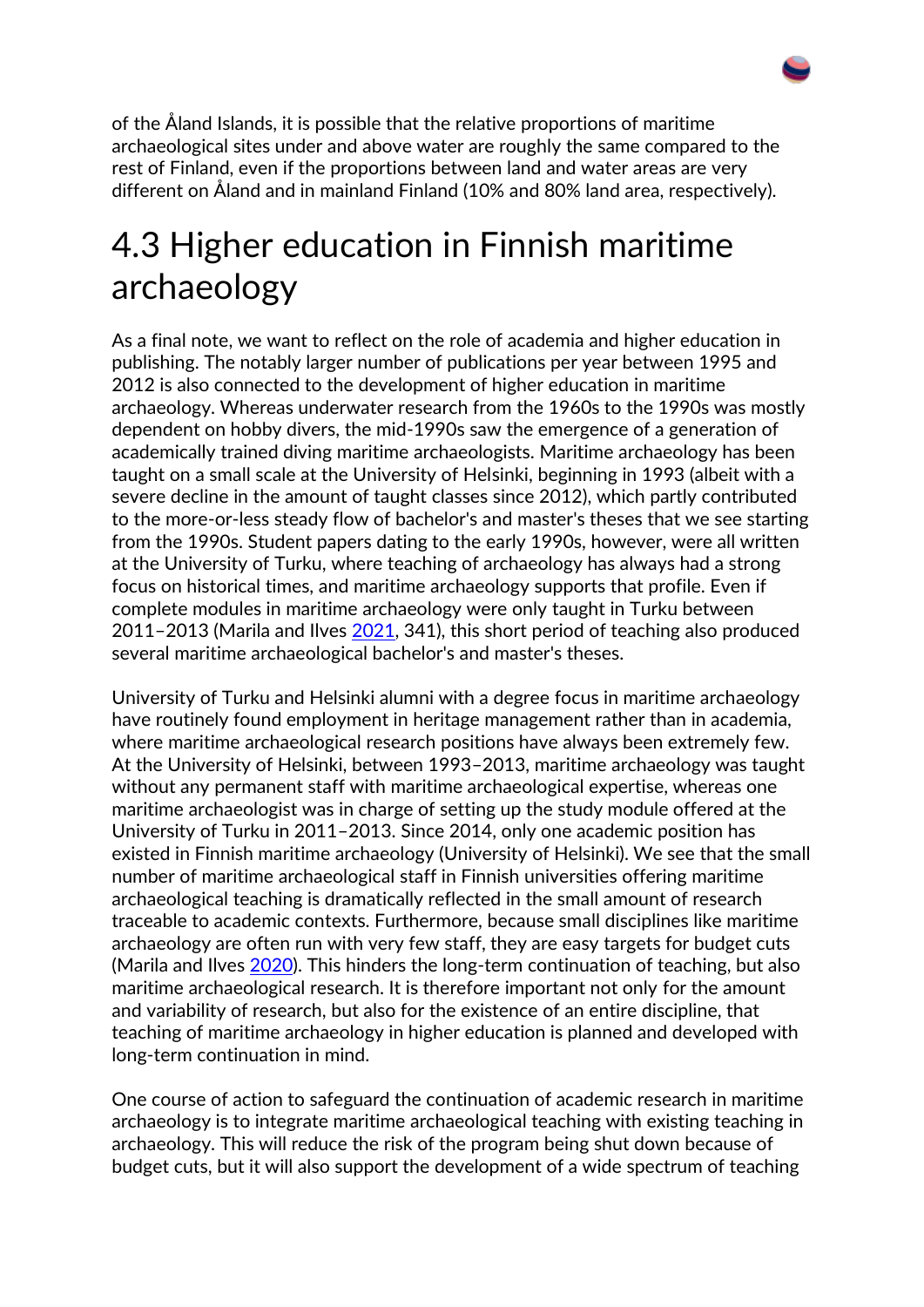and multidisciplinary research. Whereas research and publishing in Finnish maritime archaeology has concentrated on underwater archaeology and wrecks from the modern period (much of it published by the FHA), we see that the bibliography compiled here can serve to orientate students and researchers alike in the identification of knowledge gaps and their choice of research topics in areas that remain little researched and underrepresented in publications so far, such as the study of harbours, landing sites, waterways, and maritime landscapes and lifeways.

## 5. Conclusion

Viewed through its publications, Finnish maritime archaeology proper spans more than five decades. The implementation of the Antiquities Act in 1963, and the establishment of the Bureau of Maritime Archaeology at the FHA in 1968 to enforce the act, created the conditions for the professionalisation of the field. However, what we see represented in the publications is the protection and study of wrecks underwater rather than maritime archaeological research in the more general sense. This is partly explained by the close ties between heritage management and hobby divers whose interests lie primarily in the well-preserved wrecks from the historical period, but who have also been instrumental to their research in the field. This has positively led to research of modern period shipwrecks found in the coastal waters and the dissemination of knowledge thereof being one of the great strengths of Finnish maritime archaeology, a fact that is also reflected in the relatively large number of publications that deal with the nautical aspects of maritime archaeology.

We see a clear focus on shipwrecks in the publications representing the field of maritime archaeology in Finland. At the same time, by our estimate, this type of ancient monument makes up only a fraction of all sites and materials with maritime archaeological potential. Maritime sites situated on land in particular, but also underwater sites other than shipwrecks, are underrepresented in research and publications. The overrepresentation of wreck-related publications is partly explained by the great number of underwater archaeological research projects carried out at the FHA – something that we see reflected in popular publications as well – but also by the extremely small number of research positions in maritime archaeology at Finnish universities, where the academic freedom in choice of research topics would be expected to result in publications on a wide thematic spectrum.

Perhaps partly owing to the very small number of researchers in academia, Finnish maritime archaeology remains poorly represented in international arenas. On a related note, and this pertains to the future of maritime archaeological publishing in the country, the FHA, being the main actor in Finnish maritime archaeology, is not a research institution per se. Nevertheless, what we would like to see for a brighter future of Finnish maritime archaeology in terms of research visibility is more time allocated to scientific publishing in the heritage management and museum sector, where most of the country's maritime archaeological expertise is to be found. Increasing the time spent on publishing may not be important in terrestrial archaeology, where academia churns out international publications all the time, but it is very important in more marginal fields with little representation in academia, such

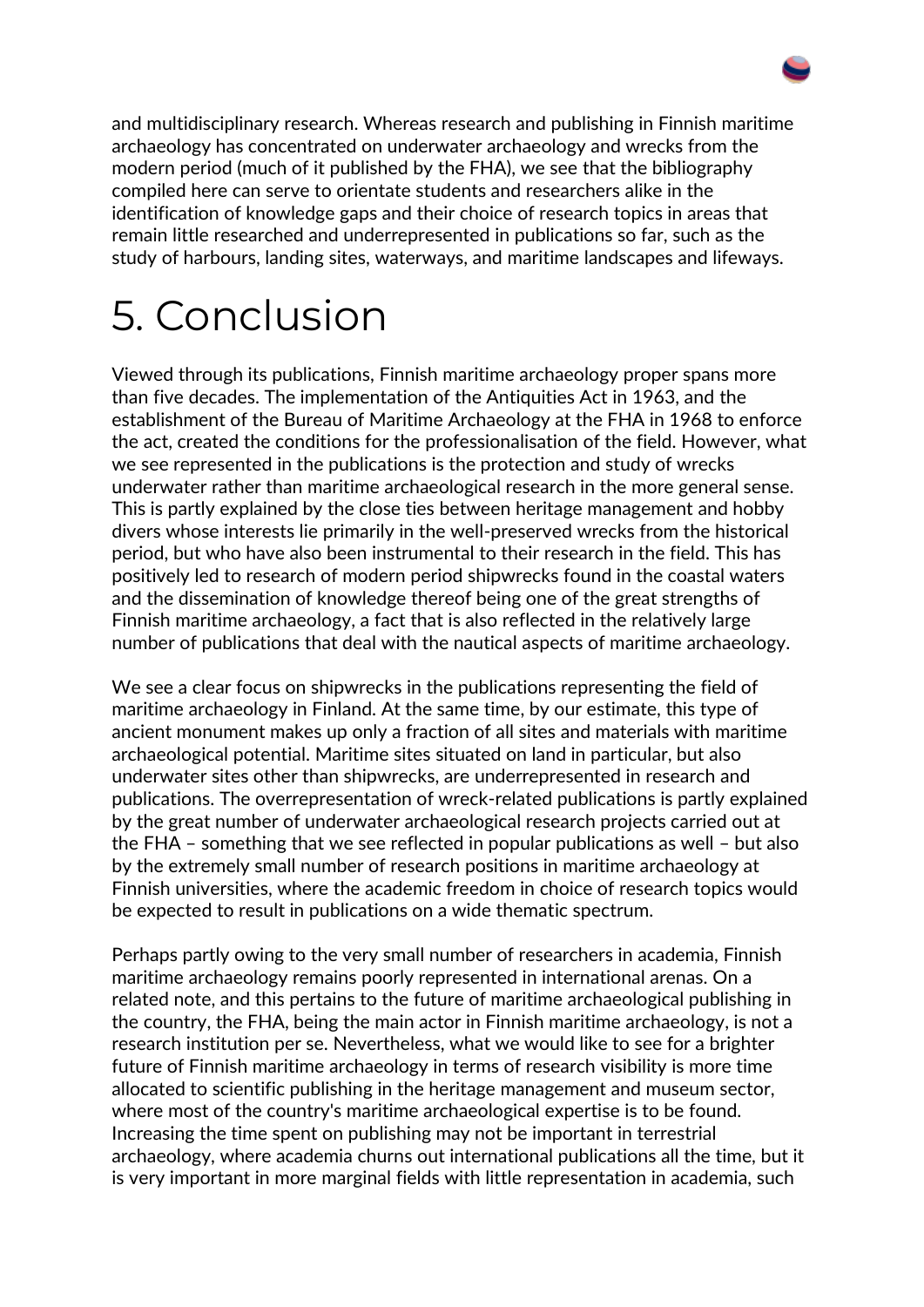as maritime archaeology. It is therefore also very likely that investing more time in publishing would result in more international visibility and impact for Finnish maritime archaeology.

## Acknowledgements

We are thankful to everyone who responded to our call for lists of publications. The text benefited from comments by two referees and the journal editor. This work was funded by the Weisell foundation.

# Bibliography

Alvik, R. and Matikka, M. 2011 'The wreck of Vrouw Maria – problems and good practices in the protection of underwater sites' in L. Ramskjaer, A. Nyhamar, A. Chabiera and M. Aniszewski (eds) Stop Heritage Crime. Good Practices and Recommendations, Warsaw: National Heritage Board of Poland. 149–52.

Andersson, G. 1960 Båtgravar i Finland, Master's thesis. Helsinki: University of Helsinki.

Barstad, J.D. 2002 'Underwater archaeology in the 20th century. Filling in the gaps' in C.V. Ruppé and J. F. Barstad (eds) International Handbook of Underwater Archaeology, New York: Kluwer. 3–16. [https://doi.org/10.1007/978-1-4615-0535-](https://doi.org/10.1007/978-1-4615-0535-8_1) [8\\_1](https://doi.org/10.1007/978-1-4615-0535-8_1)

Bass, G.F. 2011 'The development of maritime archaeology' in A. Catsambis, B. Ford and D.L. Hamilton (eds) The Oxford Handbook of Maritime Archaeology, Oxford: Oxford University Press. 3– 22. <https://doi.org/10.1093/oxfordhb/9780199336005.013.0000>

Bell, K. (ed) 2018 Bridging the Gap in Maritime Archaeology: Working with Professional and Public Communities, Oxford: Archaeopress. <https://doi.org/10.2307/j.ctv1zcm2hj>

Catsambis, A., Ford, B. and Hamilton, D.L. (eds) 2011 The Oxford Handbook of Maritime Archaeology, Oxford: Oxford University Press. <https://doi.org/10.1093/oxfordhb/9780199336005.001.0001>

Cederlund, C.O. 1983 The Old Wrecks of the Baltic Sea. Archaeological Recording of the Wrecks of Carvel-built Ships, British Archaeological Reports (Int. Ser.) S186, Oxford: BAR Publishing.

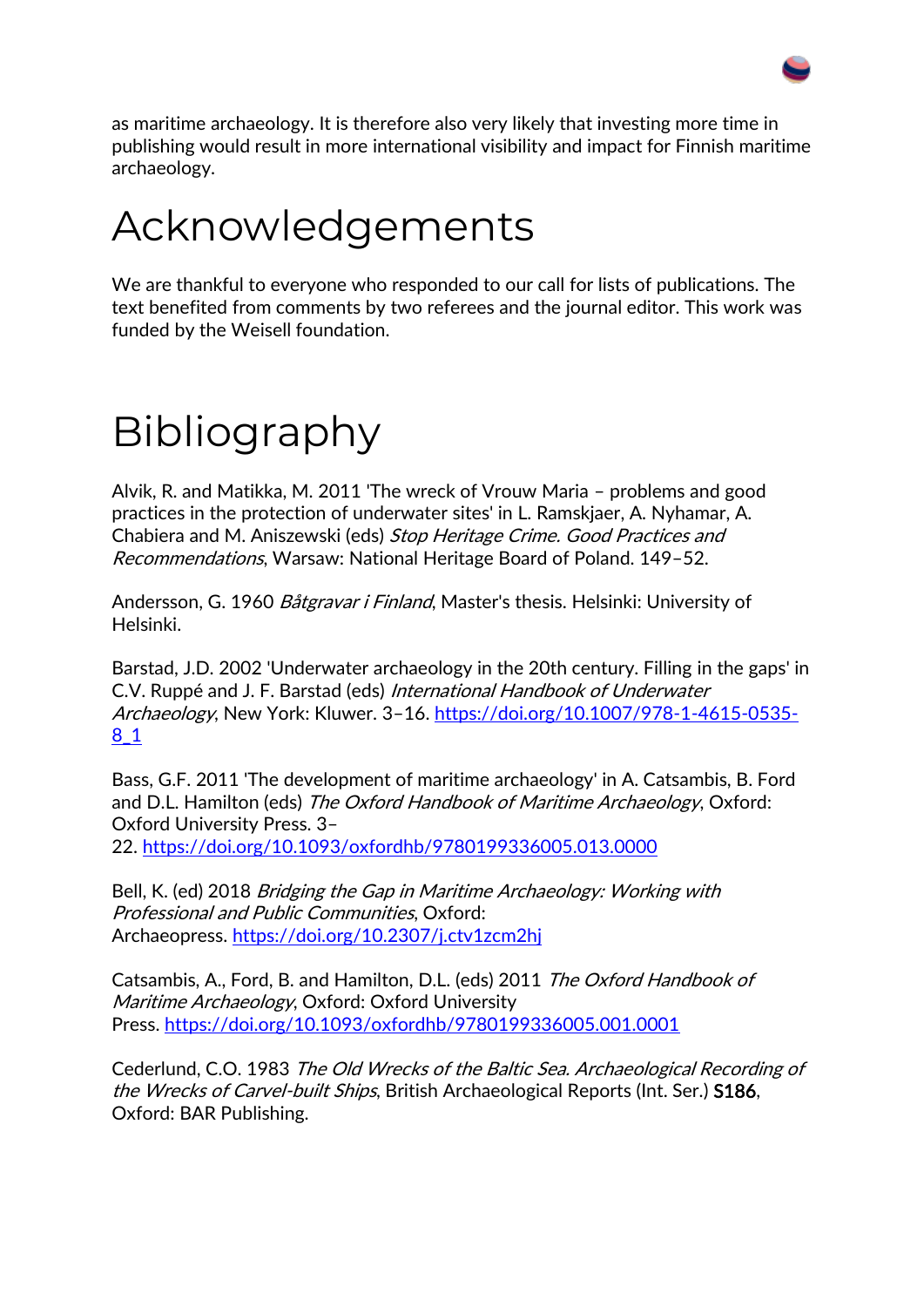Cederlund, C.O. 1995 'Marine archaeology in society and science', The International Journal of Nautical Archaeology 24(1), 9-13. [https://doi.org/10.1111/j.1095-](https://doi.org/10.1111/j.1095-9270.1995.tb00707.x) [9270.1995.tb00707.x](https://doi.org/10.1111/j.1095-9270.1995.tb00707.x)

Ehanti, E., Aartomaa, J., Lounatvuori I. and Tirkkonen E. (eds) 2012 Lost at Sea, Rediscovered, Helsinki: The Finnish Heritage Agency.

Fast, M. 2002 'Vedenalaisen kulttuuriperinnön kansainvälinen suojelu edistyy', Nautica Fennica 2001–2002, 80–85.

Finnish Maritime Literature 1963–1996. This refers to the six volumes published as Suomen merikirjallisuuden bibliografia: Volume 1 (1963) compiled by Y. Aav and published by Suomen laivastoliitto; Volume 2 (1970) compiled by Y. Aav and published by Meriliitto; Volume 3 (1976) compiled by K. Nyman and published by Meriliitto; Volume 4 (1981) compiled by K. Nyman and published by Meriliitto; Volume 5 (1990) compiled by I. Vähäkyrö and published by Turun yliopisto/Merenkulkualan koulutuskeskus; Volume 6 (1996) compiled by R. Koskela and I. Vähäkyrö and published by Turun yliopisto/Merenkulkualan koulutuskeskus.

Flatman, J. 2003 'Cultural biographies, cognitive landscapes and dirty old bits of boat: "theory" in maritime archaeology', The International Journal of Nautical Archaeology 32(2), 143–57. <https://doi.org/10.1111/j.1095-9270.2003.tb01441.x>

Flatman, J. 2007 'The origins and ethics of maritime archaeology', Public Archaeology 6(2), 77–97. <https://doi.org/10.1179/175355307X230739>

Fulkerson, T.J. and Tushingham, S. 2019 'Who dominates the discourses of the past? Gender, occupational affiliation, and multivocality in North American archaeology publishing', American Antiquity 84(3), 379-99. <https://doi.org/10.1017/aaq.2019.35>

Galili, E., Oron, A. and Cvikel, D. 2018 'Five decades of marine archaeology in Israel', Journal of Eastern Mediterranean Archaeology & Heritage Studies 6(1–2), 99– 141. <https://doi.org/10.5325/jeasmedarcherstu.6.1-2.0099>

Goggin, J.M. 1960 'Underwater archaeology: its nature and limitations', American Antiquity 25(3), 348–54. <https://doi.org/10.2307/277518>

Heath-Stout, L.E. 2020 'Who writes about archaeology? An intersectional study of authorship in archaeological journals', American Antiquity 85(3), 407-26. <https://doi.org/10.1017/aaq.2020.28>

Ilves, K. 2008 'Maritime archaeology: the case in Estonia' in A. Pydyn and J. Flatman (eds) Collaboration, Communication and Involvement: Maritime Archaeology and Education in the 21st Century, Torun: Nicolaus Copernicus University Press. 157–70.

Immonen, V., Kirkinen, T., Kuokkanen, T. and Lipponen, S. 2010 'Tutki kaiva mies nainen', Muinaistutkija 2 28–36.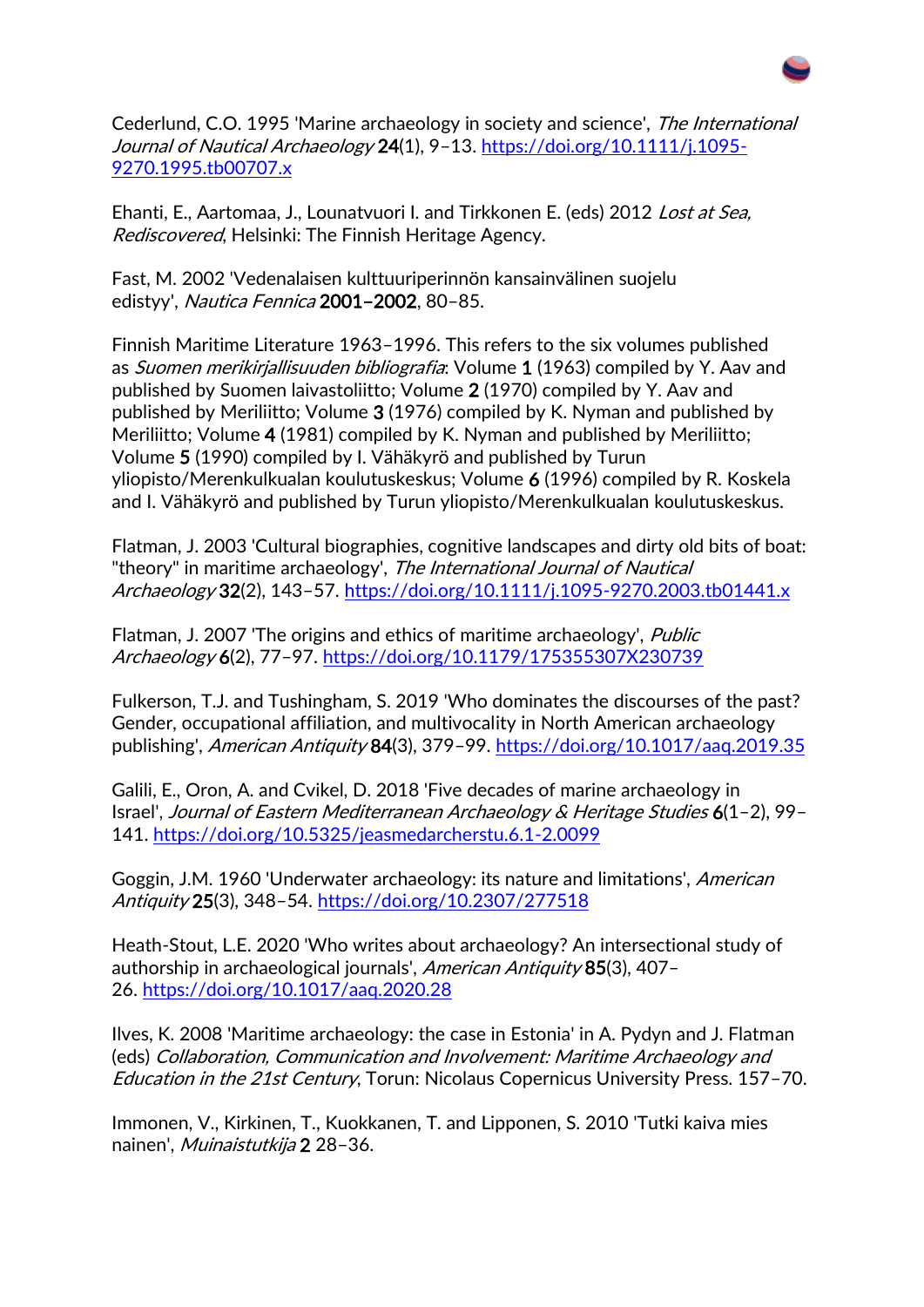

Kivikoski, E. 1983 'Suomen arkeologinen bibliografia 1971–1980', Suomen Museo 90, 5–57.

Lang, V. 2000 'Archaeology and language', Fennoscandia archaeologica 26, 103-10.

Lucas, G. 2019 Writing the Past. Knowledge and Literary Production in Archaeology, London: Routledge. <https://doi.org/10.4324/9780429444487>

Marila, M. 2018 'Finnish reactions to new archaeology', *Fennoscandia* archaeologica 35, 19–47.

Marila, M. and Ilves, K. 2020 Long-term Degree Program Success in Maritime Archaeology, Helsinki: University of Helsinki.

Marila, M. and Ilves, K. 2021 'Maritime archaeology in Finland: History and future tasks', Journal of Maritime Archaeology 16, 333– 51. <https://doi.org/10.1007/s11457-021-09303-2>

Mäss, V. 1991 'Prospects for underwater archaeology in the Easter Baltic', The International Journal of Nautical Archaeology 20(4), 313– 20. <https://doi.org/10.1111/j.1095-9270.1991.tb00326.x>

Pranckėnaitė, E. 2010 'Freshwater archaeology in Lithuania: investigations and prospects', Archaeologia Baltica 14, 65–76.

Pydyn, A. 2008 'New challenges and perspectives for underwater and maritime archaeology in Poland' in A. Pydyn and J. Flatman (eds) Collaboration, Communication and Involvement: Maritime Archaeology and Education in the 21st Century, Torun: Nicolaus Copernicus University Press. 35–51.

Ransley, J. 2005 'Boats are for boys: queering maritime archaeology', World Archaeology 37(4), 621-29. <https://doi.org/10.1080/00438240500404623>

Roberts, J., Sheppard, K., Hansson, U.R. and Trigg, J.R. (eds) 2020 Communities and Knowledge Production in Archaeology, Manchester: Manchester University Press. <https://doi.org/10.7765/9781526134561>

Schlichtherle, H. and Kramer, W., 1996 'Underwater archaeology in Germany', The International Journal of Nautical Archaeology 25(2), 141– 51. <https://doi.org/10.1111/j.1095-9270.1996.tb00765.x>

Smith, L. 2006 Uses of Heritage, London: Routledge. <https://doi.org/10.4324/9780203602263>

Sturt, F. 2008 'Communities of knowledge: teaching and learning in maritime archaeology', Journal of Maritime Archaeology 3(2), 75– 84. <https://doi.org/10.1007/s11457-008-9039-5>